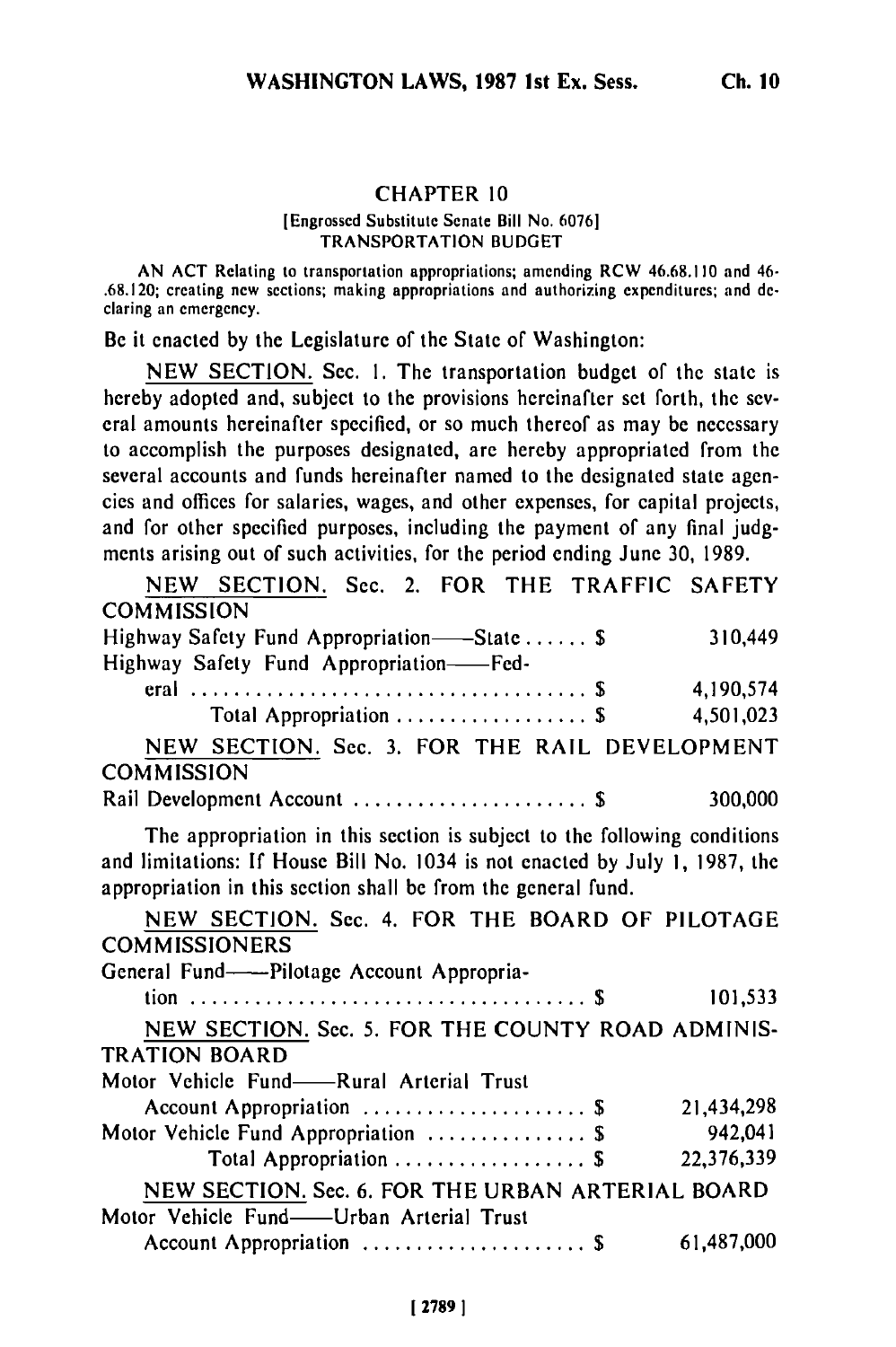The appropriation includes \$40,000,000 from the proceeds of the sale of Series **III** Urban Arterial bonds provided for **by** RCW 47.26.420 through 47.26.427.

**NEW SECTION.** Sec. **7.** FOR THE **STATE** PATROL-FIELD **OPERATIONS BUREAU**

| Motor Vehicle Fund—State Patrol Highway |            |
|-----------------------------------------|------------|
| Account Appropriation—State  \$         | 94,005,256 |
| Motor Vehicle Fund-State Patrol Highway |            |
| Account Appropriation——Federal  \$      | 2,733,175  |
| Motor Vehicle Fund Appropriation  \$    | 463,045    |
| Total Appropriation  \$                 | 97,201,476 |
|                                         |            |

The appropriations in this section are subject to the following conditions and limitations:

**(1)** The appropriations in this section include \$675,000 for the sole purpose of providing additional commercial vehicle enforcement officers.

(2) The appropriations in this section include \$498,664 for the sole purpose of providing twelve additional traffic troopers, effective January **1, 1989.**

**NEW** SECTION. Sec. **8.** FOR THE STATE PATROL-SUP-PORT **SERVICES** BUREAU

Motor Vehicle Fund-State Patrol Highway

Account Appropriation ..................... **\$** 41,564,153

The appropriation in this section is subject to the following conditions and limitations:

(I) \$4,310,000 is provided solely for implementation of the second phase of the patrol information collection system.

(2) \$150,000 is provided solely for a study of and development of cur- 'culum for a safety education program in consultation with the superintendent of public instruction and the traffic safety commission.

*(2)* \$750,000 of the appropriation is provided solely for implementation of a safety education program and shall not be expended prior to July **1, 1988.**

(4) The appropriation in this section includes \$131,400 for the sole purpose of providing necessary staff to conduct required labor negotiations.

**\*NEW** SECTION. Sec. **9.** FOR THE DEPARTMENT OF **LI-**CENSING-VEHICLE SERVICES

| $C1$ $C2$ $C3$ $C4$ $C5$ $C6$ $C7$ $C8$ $C9$                |            |
|-------------------------------------------------------------|------------|
| Motor Vehicle Fund Appropriation  \$                        | 37,125,323 |
|                                                             | 393,894    |
| Total Appropriation $\ldots \ldots \ldots \ldots \ldots$ \$ | 37,519,217 |

The appropriations in this section are subject to the following conditions and limitations: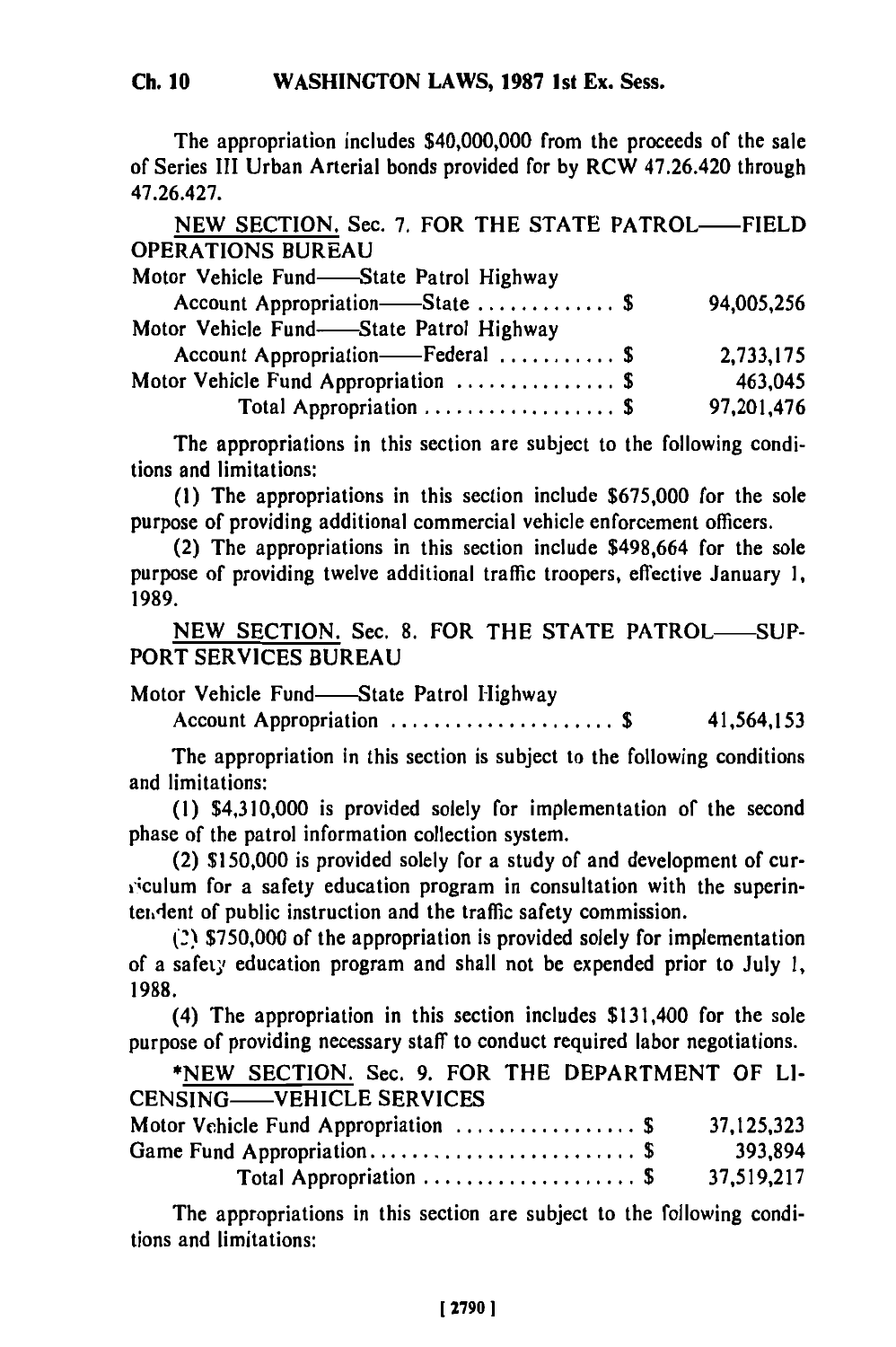**(1)** \$5,005,000 of the motor vehicle fund appropriation is provided solely for the completion of the county auditor automation project.

(2) If Substitute House Bill No. 196 is not enacted **by** July **1,** 1987, the motor vehicle fund appropriation shall be reduced **by** \$216,175.

**(3) \$28,198** is provided for implementation of Engrossed House Bill No. 559 (chapter 175, Laws of 1987).

*(4) \$1,474,488 is provided within the vehicle service appropriation for expansion of the curbstone program (chapter 241, Laws of 1986). No moneys may be expended beyond the funding source revenues.*

**\*Sec. 9 was partially vetoed, see message at end of chapter.**

\*NEW SECTION. Sec. 10. FOR THE DEPARTMENT OF LI-CENSING---- DRIVER SERVICES

General Fund----Public Safety and Education

| Account Appropriation  \$             | 3,352,618  |
|---------------------------------------|------------|
| Highway Safety Fund Appropriation  \$ | 30,866,231 |
| Highway Safety Fund-Motorcycle Safety |            |
| Education Account Appropriation \$    | 265.014    |
| Total Appropriation \$                | 34,483,863 |
|                                       |            |

The appropriations in this section are subject to the following conditions and limitations:

*(1)* If House Bill No. 196 is not enacted by July **1,** 1987, the highway safety fund appropriation is reduced by \$72,686.

(2) The department shall participate in the establishment of uniform rules for all commercial drivers, including special rules for training and testing of hazardous material drivers in compliance with the federal motor carrier safety act of 1986.

(3) \$286,909 is appropriated from the highway safety fund appropriation to implement section 5 of Engrossed Substitute Senate Bill No. 5850, if enacted.

*(4) Revenues which accrue to the public safety and education account in the state treasury in excess of the March, 1987 forecast as approved by the economic and revenue forecast council shall be transferred to and deposited in the highway safety fund at the end of each fiscal year.* 

**\*Sec. 10 was partilly vetoed, see message at end of chapter.**

**NEW SECTION.** Sec. **II.** FOR THE DEPARTMENT OF **LI-CENSING-MANAGEMENT OPERATIONS** Game Fund Appropriation ....................... \$ 7,256 Highway Safety Fund Appropriation .................. \$ 6,619,625 Motor Vehicle Fund Appropriation ..................\$ 3,785,108 Total Appropriation ..........................\$ 10,411,989

The appropriations in this section are subject to the following conditions and limitations: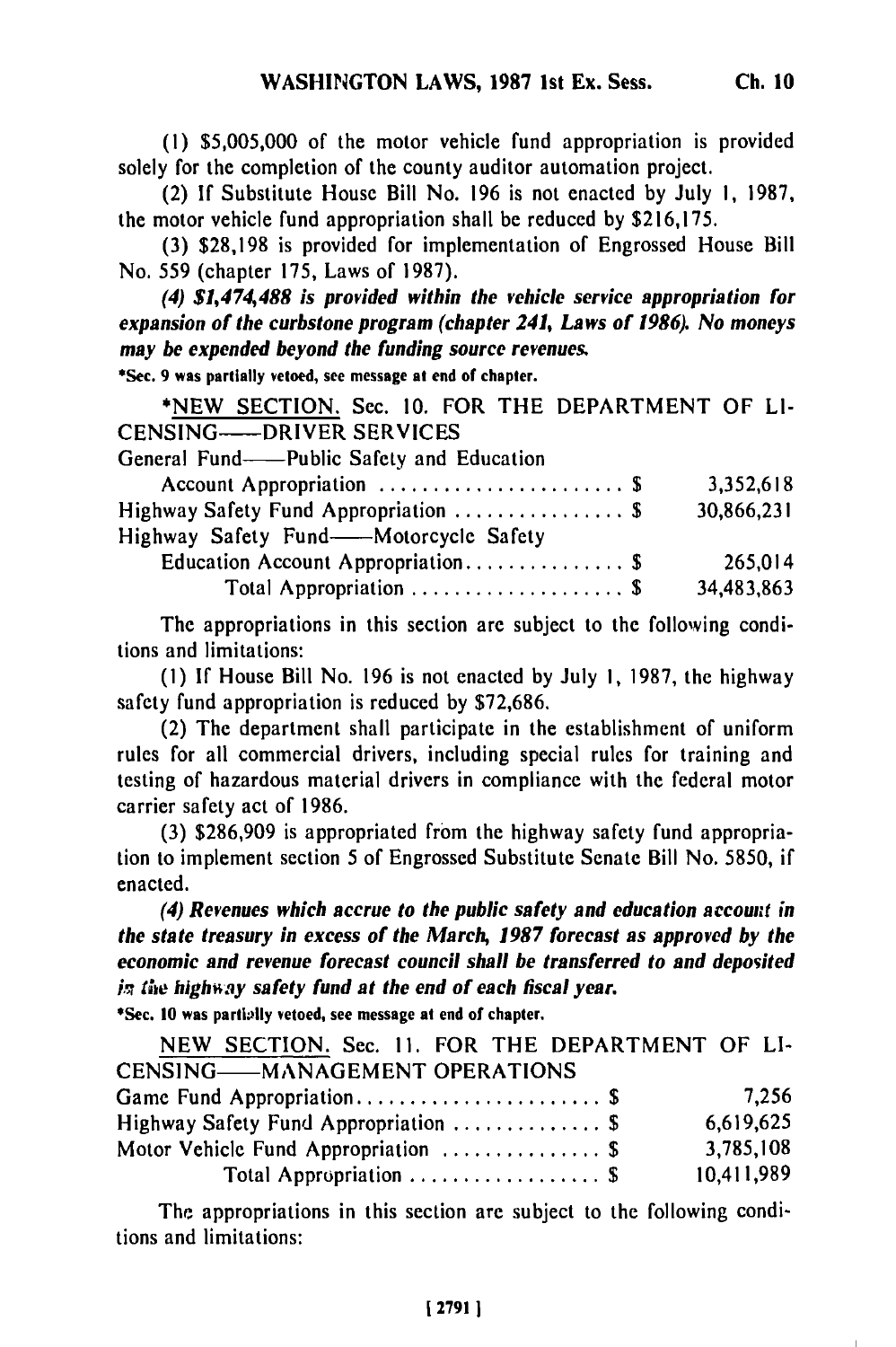**(1)** Appropriated in this section is an amount necessary for the department of licensing and the legislative transportation committee to conduct an organizational study of the vehicle and drivers' services related activities of the department **by** a management consultant. This study shall consider and recommend changes necessary to implement cost centers necessary for management control and legislative oversight of the appropriations and expenditures of the department.

(2) In the collection of motor vehicle license fees and excise taxes, the department shall collect data in sufficient detail to ensure the correct allocation of revenues between the motor vehicle fund and other funds and to provide an accurate data base to support revenue forecasting. Such data shall include but not be limited to vehicle weight distributions corresponding to combined licensing fee revenues. **If** the department finds that it is not cost effective to achieve these objectives witlh the existing data collection and reporting system, it shall undertake a study to determine feasible alternatives. The department shall report the results of this study, including its recommended alternative, to the legislative transportation committee and the office of financial management not later than November, **1987** and obtain approval from the legislative transportation committee and the office of financial management prior to the implementation of any alternative.

| NEW SECTION. Sec. 12. FOR THE DEPARTMENT OF LI- |            |
|-------------------------------------------------|------------|
| <b>CENSING——INFORMATION SYSTEMS</b>             |            |
|                                                 | 4.114      |
| Highway Safety Fund Appropriation  \$           | 4,985,809  |
| Motor Vehicle Fund Appropriation  \$            | 14,056,507 |
| Total Appropriation  \$                         | 19,046,430 |

The appropriations in this section are subject to the following conditions and limitations:

(1) \$1,956,000, of which \$978,000 is from the motor vehicle fund appropriation and \$978,000 is from the highway safety fund appropriation is provided for the vehicle/driver integration project.

(2) \$32,259 is provided for implementation of Engrossed House Bill No. 559 (chapter 175, Laws of 1987).

(3) If House Bill No. 196 is not enacted by July **1,** 1987, the motor vehicle fund appropriation is reduced by \$23,269.

NEW SECTION. Sec. 13. FOR THE LEGISLATIVE TRANSPOR-TATION COMMITTEE Motor Vehicle Fund Appropriation ............... **\$ 2,209,000 NEW** SECTION. Sec. 14. FOR THE MARINE EMPLOYEES **COMMISSION**

| Ferry System Fund Appropriation  \$   | 250,600 |
|---------------------------------------|---------|
| Motor Vehicle Fund——Puget Sound Ferry |         |
| Operations Account Appropriation  \$  | 107,400 |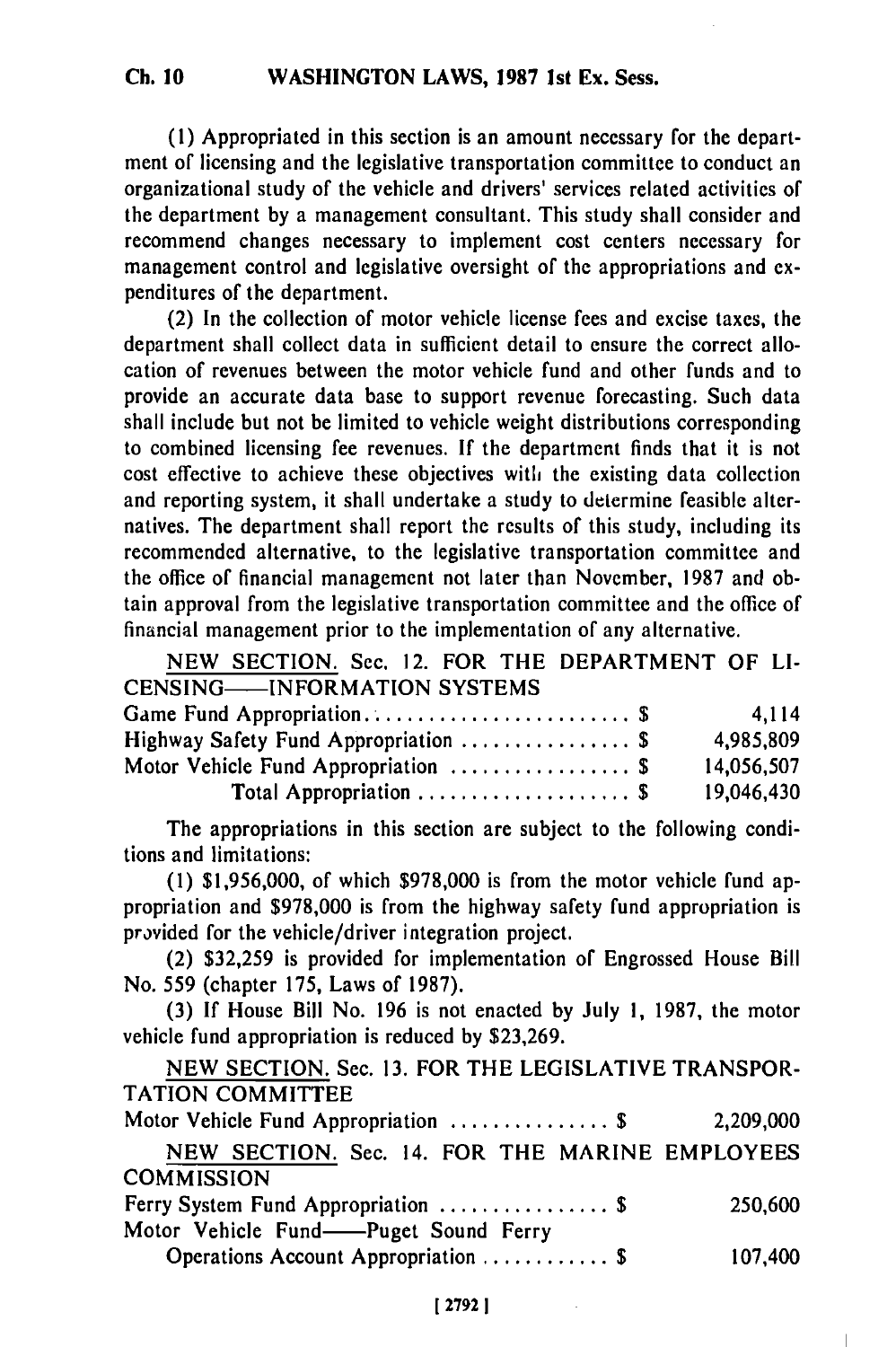Total Appropriation .................. **\$ 358,000**

The appropriations in this section are subject to the following conditions and limitations:

**(1)** In the conduct of the commission's responsibility not specified in RCW 47.64.220, the legislature has determined that its requirement to appropriate all marine division operating expenditures necessitates certain advisory information. This advisory information pertains to the salary and benefit levels provided marine employees in relation to that level the marine employees commission recommends as appropriate. Such recommendations shall be submitted to the governor and legislature by September I, 1988.

(2) No more than \$50,000 shall be used to employ a consulting authority in personnel survey procedures who shall evaluate existing salary survey limitations and procedures and who shall (a) develop revised procedures necessary to permit an expanded, viable survey, and (b) develop necessary statutory language changes to permit implementation of such recommended procedures. This study shall be submitted to the legislature and the governor prior to September 1, 1988. In the event the costs are less than \$50,000, such moneys shall revert to the respective funds.

NEW SECTION. Sec. 15. FOR THE TRANSPORTATION **COMMISSION** 

| ~~~~~~~~~~~                                             |             |
|---------------------------------------------------------|-------------|
| General Fund——Aeronautics Account Appro-                |             |
|                                                         | 1,019       |
| General Fund Appropriation  \$                          | 1,651       |
| Motor Vehicle Fund--Puget Sound Capital                 |             |
| Construction Account Appropriation  \$                  | 23,633      |
| Ferry System Fund Appropriation  \$                     | 34,065      |
| Motor Vehicle Fund-Puget Sound Ferry                    |             |
| Operations Account Appropriation  \$                    | 14,599      |
| Motor Vehicle Fund Appropriation  \$                    | 419,130     |
| Total Appropriation  \$                                 | 494,097     |
| NEW SECTION. Sec. 16. FOR THE DEPARTMENT OF TRANS-      |             |
| PORTATION——HIGHWAY CONSTRUCTION——PROGRAM A              |             |
| Motor Vehicle Fund Appropriation——State  \$ 108,000,000 |             |
| Motor Vehicle Fund Appropriation----Feder-              |             |
|                                                         | 80,000,000  |
| Motor Vehicle Fund Appropriation——Local  \$             | 2,000,000   |
| Total Appropriation  \$                                 | 190,000,000 |
|                                                         |             |

 $\ddot{\cdot}$ 

The appropriations in this section are provided for the location, design, right of way, and construction of state highway projects designated as category "A" under RCW 47.05.030: PROVIDED, That none of the funds in this section may be used for a study of the possible widening of the Portage Bay Bridge.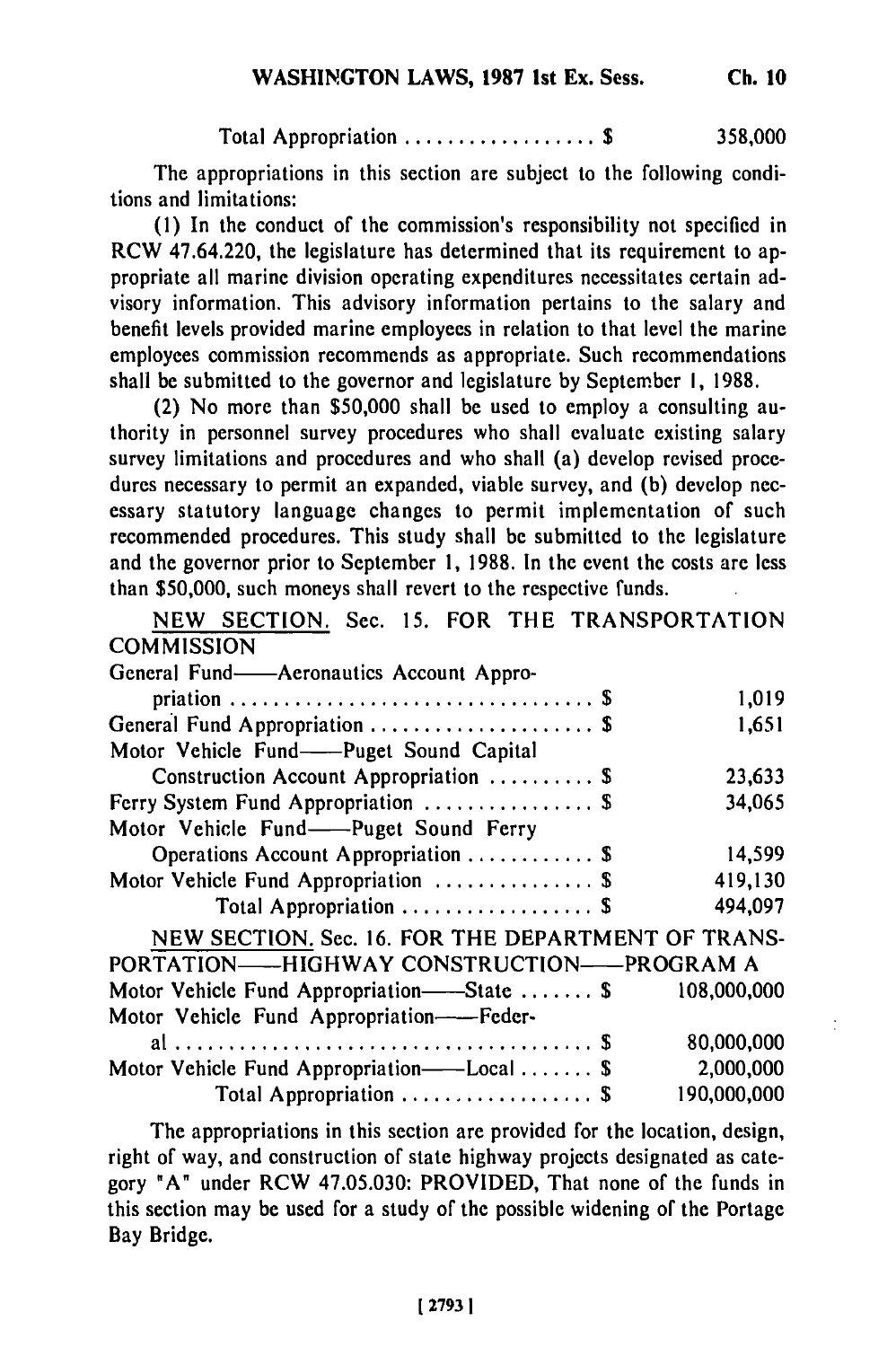| NEW SECTION. Sec. 17. FOR THE DEPARTMENT OF TRANS-    |             |
|-------------------------------------------------------|-------------|
| PORTATION——HIGHWAY CONSTRUCTION——PROGRAM B            |             |
| Motor Vehicle Fund Appropriation—State  \$ 57,000,000 |             |
| Motor Vehicle Fund Appropriation-Feder-               |             |
|                                                       | 509,000,000 |
| Motor Vehicle Fund Appropriation——Local  \$           | 4,000,000   |
| Total Appropriation  \$                               | 570,000,000 |

The appropriations in this section are provided for the location, design, right of way, and construction of state highway projects on the interstate system designated as category "B" under RCW 47.05.030. The appropriations in this section are subject to the following conditions and limitations:

(1) The motor vehicle fund—state appropriation of \$57,000,000 includes \$37,000,000 in proceeds from the sale of bonds authorized by RCW 47.10.790, for state matching funds for the construction of SR 90 from SR 5 to SR 405, and \$20,000,000 in proceeds from the sale of bonds authorized by RCW 47.10.801: PROVIDED, That the transportation commission may authorize the use of current revenues available to the department of transportation in lieu of bond proceeds for any part of the state appropriation.

(2) If federal discretionary funds are made available to the state, the motor vehicle fund—state appropriation is increased proportionally to provide matching state funds from the sale of bonds authorized by RCW 47.10.801 and 47.10.790 not to exceed \$10,000,000 and it is understood that the department shall seek unanticipated receipts for the federal portion.

(3) The department shall develop a design plan using federal discretionary funds made available under subsection (2) above to develop a design plan, prior to the completion of the 1-90 project, that accommodates access to and from 1-90 for those neighborhoods listed in the Washington State Transportation Commission Resolution No. 296; which design is consistent with the existing I-90 design and which can be constructed upon completion of the present 1-90 project.

(4) It is further recognized that the department may make use of federal cash flow obligations on interstate construction contracts in order to complete the interstate highway system as expeditiously as possible.

| NEW SECTION. Sec. 18. FOR THE DEPARTMENT OF TRANS- |             |
|----------------------------------------------------|-------------|
| PORTATION——HIGHWAY CONSTRUCTION——PROGRAM C         |             |
| Motor Vehicle Fund Appropriation—State  \$         | 106,000,000 |
| Motor Vehicle Fund Appropriation——Local  \$        | 2,000,000   |
| Total Appropriation  \$                            | 108,000,000 |
|                                                    |             |

The appropriations in this section are provided for the location, design, right of way, and construction of state highway projects designated as category **"C"** under RCW 47.05.030.

The motor vehicle fund—state appropriation will be funded with the proceeds from the sale of bonds authorized in RCW 47.10.801 in the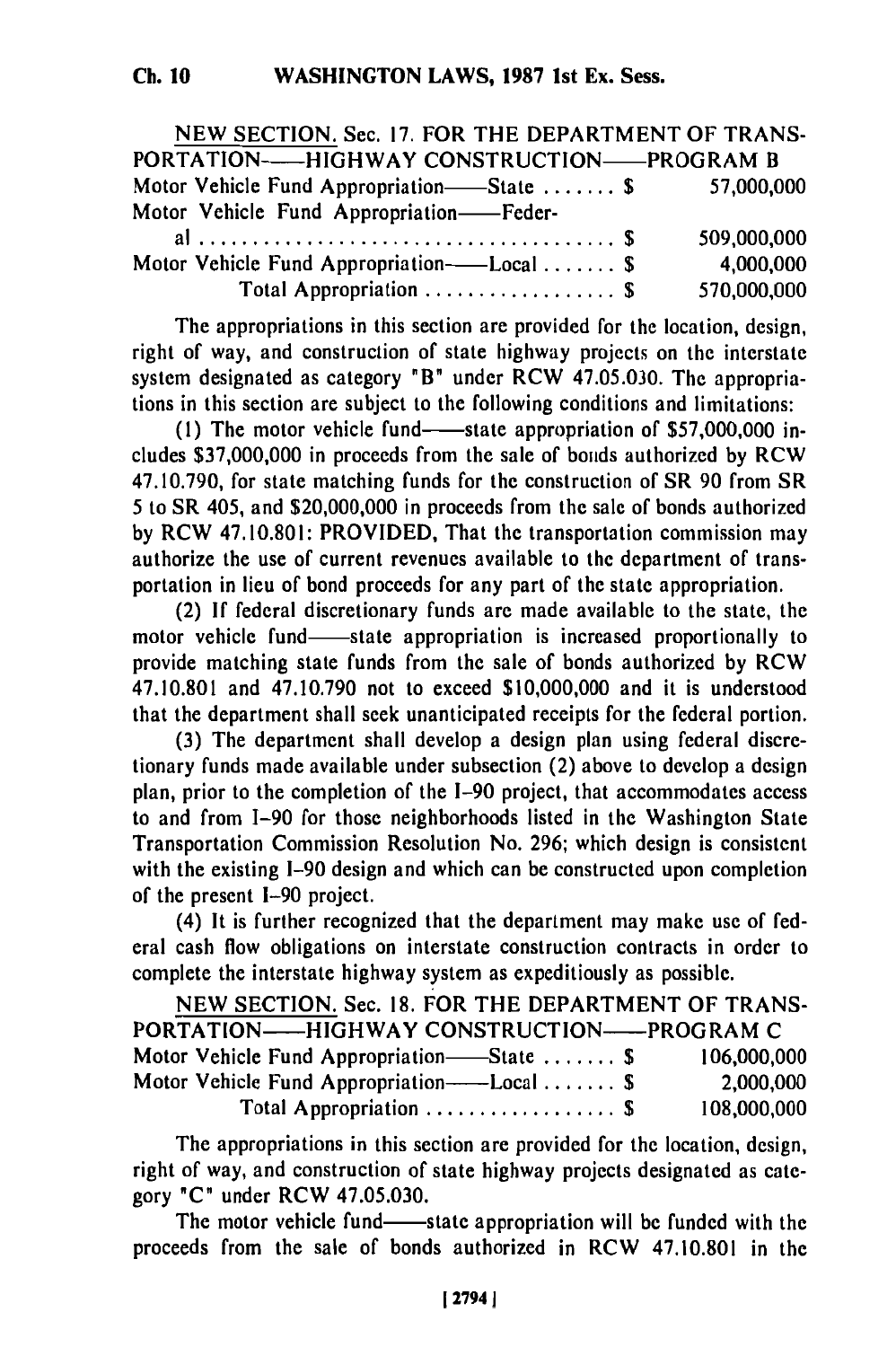**Ch. 10**

amount of **\$106,000,000:** PROVIDED, That the transportation commission in consultation with the legislative transportation committee may authorize the use of current revenues available to the department of transportation in lieu of bond proceeds for any part of the state appropriation.

The transportation commission shall adjust its list of category **"C"** projects to include only those projects that can be accomplished within the moneys provided in this appropriation.

It is the intent of the legislature that no moneys shall **be** expended on projects that **are** not included on the transportatioi, commission's 7unded priority list for the 1987-89 biennium. It is further the intent of the legislature that the category "A" and "H" programs take precedence over extegory "C" projects and that the category "A" and "H" programs be fully funded in the 1989-91 biennium to the exclusion of category "C" projects as required under chapter 47.05 RCW.

It is the intent of the legislature that the maximum amount of state motor vehicle funds not required for other purposes be made available for category "C" program expenditures.

The department shall identify those amounts which may become available for category "C" expenditures due to underexpenditures of state motor vehicle fund appropriations at the close of the 1985-87 biennium, revenue projections which exceed current estimates, or cost savings due to efficiencies effected in other programs. Amounts so identified shall be included in the department's 1988 supplemental budget request for category "C" expenditures.

NEW SECTION. Sec. 19. FOR THE DEPARTMENT OF TRANS-PORTATION-CONSTRUCTION MANAGEMENT AND SUP-PORT-PROGRAM D

Motor Vehicle Fund Appropriation ............... \$ 35,168,228 The appropriation in this section is subject to the following conditions and limitations:

(1) \$3,000,000 of the motor vehicle fund—state appropriation, or so much thereof as may be required, is provided to fund the study required by Senate Concurrent Resolution No. 130 adopted by the 1983 legislature and provided for under RCW 46.68.110 and 46.68.120 of city, county, and state highway needs in relation to current statutory distributions of motor vehicle fuel taxes, other state and local highway revenue sources, and alternatives for financing long-term highway needs, and for other studies.

(2) The legislative transportation committee and the department of transportation shall conduct a review of the capital facilities needs study, which review shall be funded from the maintenance program appropriation. The results shall be presented to the 1988 legislature.

NEW SECTION. Sec. 20. FOR THE DEPARTMENT OF TRANS-PORTATION-AERONAUTICS-PROGRAM F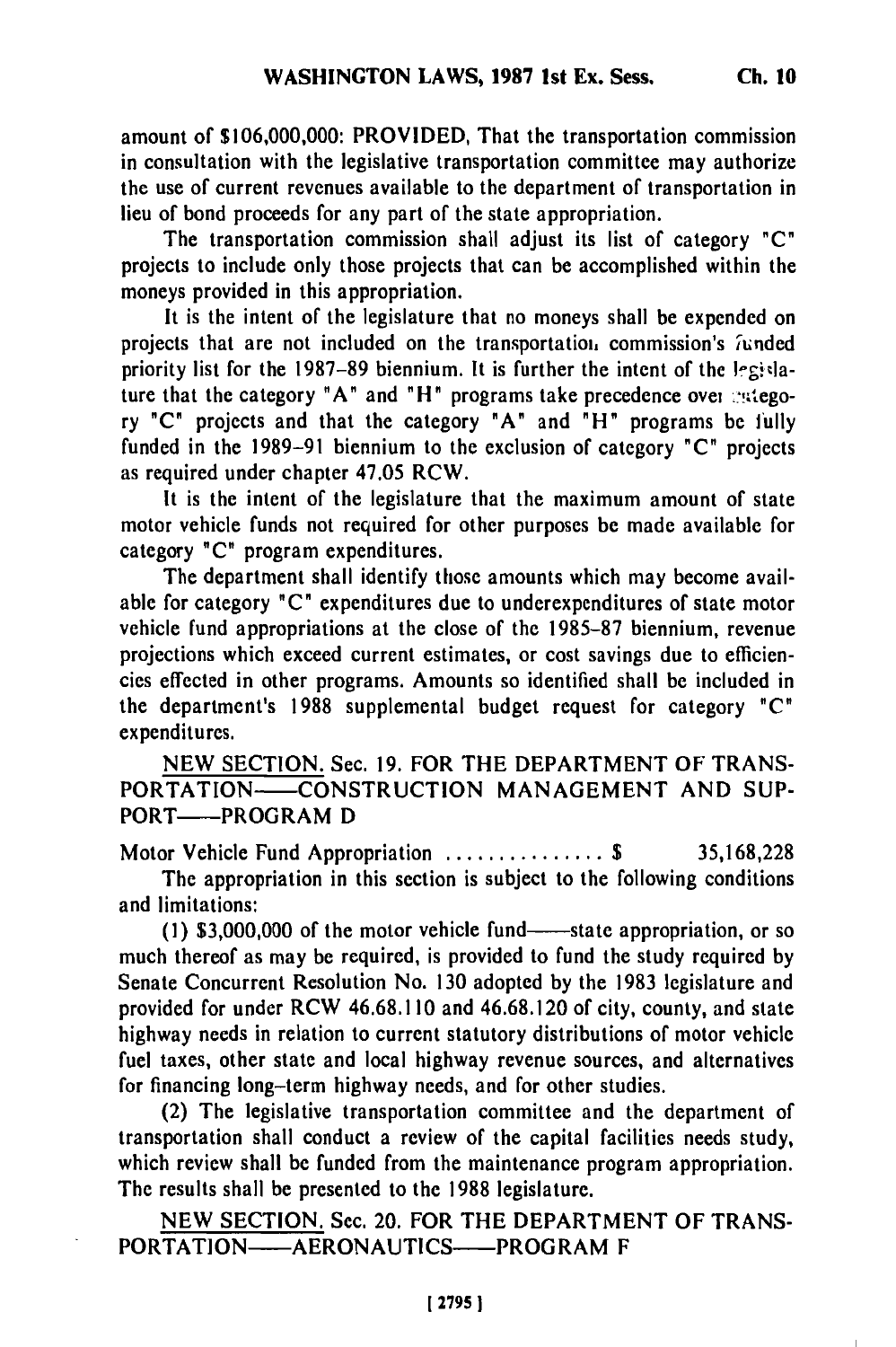#### **WASHINGTON LAWS, 1987 Ist Ex. Sess. Ch. 10**

| General Fund——Aeronautics Account Appro- |           |
|------------------------------------------|-----------|
|                                          | 2,192,803 |
| General Fund——Aeronautics Account Appro- |           |
|                                          | 862.725   |
| Total Appropriation  \$                  | 3,055,528 |

The appropriations in this section are provided for management and support of the aeronautics division, state fund grants to local airports, development and maintenance of a state-wide airport system plan, maintenance of state-owned emergency airports, federal inspections, and the search and rescue program. The aeronautics account—state appropriation contains \$100,000 for transfer to the motor vehicle fund as the second of four installments in repayment of the \$407,430 advanced to pay the tort settlement in the case of Osibov vs. the state of Washington, Spokane county superior court, Cause No. 239168.

NEW SECTION. Sec. 21. FOR THE DEPARTMENT OF TRANS-PORTATION-SEARCH AND RESCUE-PROGRAM F General Fund-Search and Rescue Account

Appropriation ............................ **\$** 110,000

The appropriation in this section is provided for directing and conducting searches for missing, downed, overdue, or presumed downed general aviation aircraft; for safety and education activities necessary to insure safety of persons operating or using aircraft; and for the Washington wing civil air patrol in accordance with RCW 47.68.370.

NEW SECTION. Sec. 22. FOR THE DEPARTMENT OF TRANS-PORTATION-ECONOMIC TRAFFIC OPERATION IMPROVE-MENTS AND SUPPORT—PROGRAM G Economic Development Account Appropriation ....... **\$** 9,000,000

The appropriation in this section is funded with the proceeds from the sale of bonds authorized **by** RCW **47.10.801** and is provided for improvements to the state highway system necessitated **by** planned economic development.

**NEW SECTION.** Sec. **23.** FOR THE DEPARTMENT OF **TRANS-**PORTATION- BRIDGE REPLACEMENT **AND** REHABILITA-TION-PROGRAM H

r.

| Motor Vehicle Fund Appropriation—State  \$<br>Motor Vehicle Fund Appropriation——Feder- | 23,000,000              |
|----------------------------------------------------------------------------------------|-------------------------|
|                                                                                        | 31,000,000              |
| Motor Vehicle Fund Appropriation——Local  \$                                            | 1,000,000<br>55,000,000 |

The appropriations in this section are provided to preserve the structural and operating integrity of existing state highway bridges.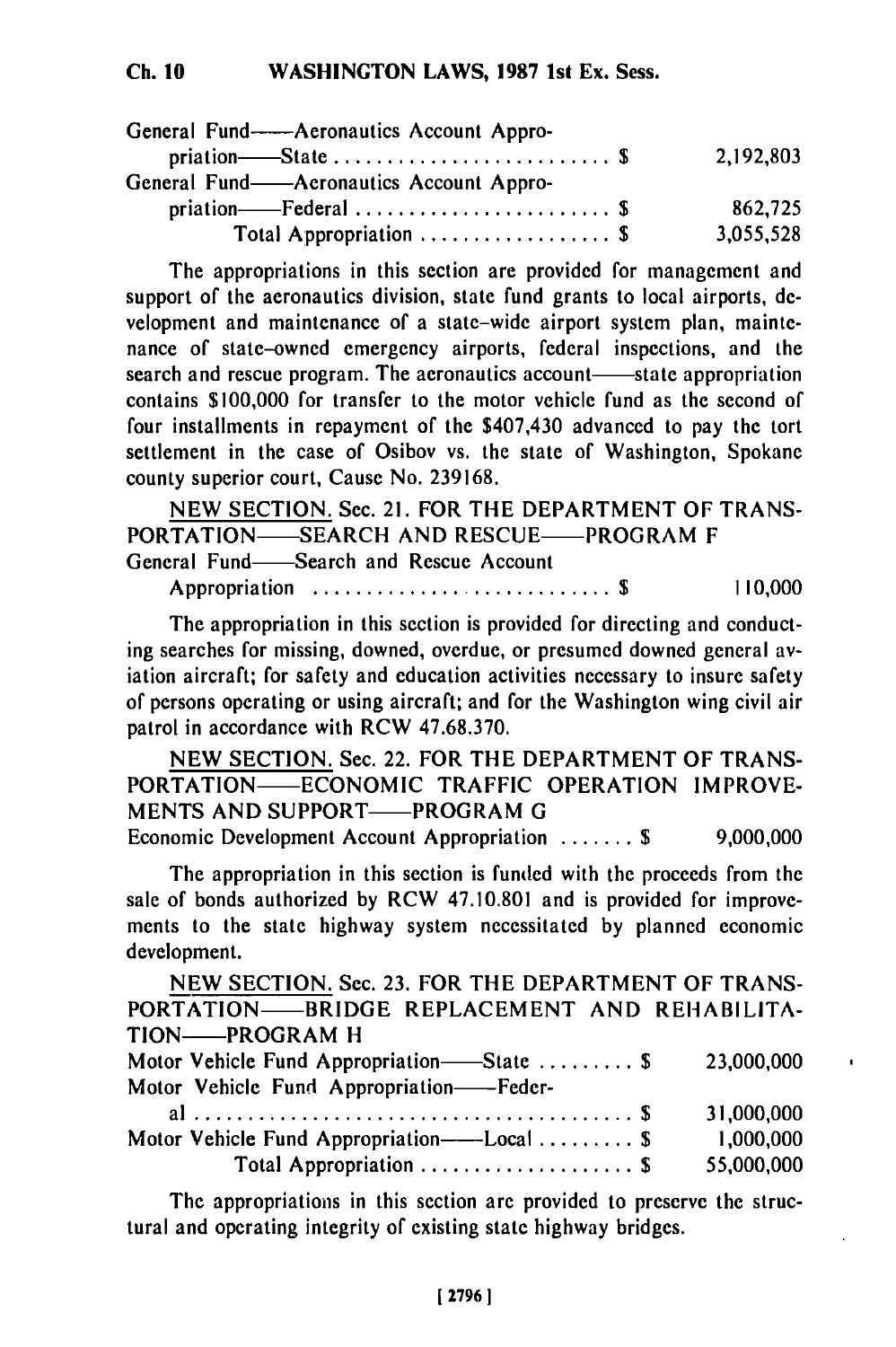NEW **SECTION.** Sec. 24. FOR THE DEPARTMENT OF TRANS-PORTATION-HIGHWAY MAINTENANCE AND OPERA-TIONS-PROGRAM M

Motor Vehicle Fund Appropriation .................\$ 185,239,165

The appropriation in this section is subject to the following conditions and limitations:

**(1)** The department may, after consultation with the legislative transportation committee, transfer motor vehicle funds budgeted for snow and ice control in this section to section 25 of this act to the extent that the plan is underrun.

(2) Appropriated in this section is an amount necessary for the legislative transportation committee and the department of transportation to conduct an independent study of the snow and ice control activity within the department.

\*NEW SECTION. Sec. 25. FOR THE DEPARTMENT OF TRANSPORTATION-HIGHWAY MANAGEMENT AND SUP-PORT-PROGRAM P

Motor Vehicle Fund Appropriation .......................\$ 15,875,977

The appropriation in this section is subject to the following conditions and limitations:

**(I)** The department may, after consultation with the legislative transportation committee, transfer motor vehicle funds budgeted for highway inventories in this section to section 24 of this act to the extent that expenditures for snow and ice control budgeted in section 24 of this act exceeds the plan.

*(2) If the 1985-87* **biennium ending highway** *stores* **and** aggregates **in***ventory is less than the amount budgeted, the department may increase the appropriation in this section by the amount of the difference.*

**\*Sec. 25 was partially vetoed, see message at end of chapter.**

| NEW SECTION. Sec. 26. FOR THE DEPARTMENT OF TRANS-    |               |
|-------------------------------------------------------|---------------|
| PORTATION-COUNTY-CITY PROGRAM-PROGRAM R               |               |
| Motor Vehicle Fund Appropriation——State  \$ 1,450,000 |               |
| Motor Vehicle Fund Appropriation-Feder-               |               |
|                                                       | 152,612,528   |
| Motor Vehicle Fund Appropriation——Local  \$           | 20,065,734    |
| Total Appropriation  \$                               | 174, 128, 262 |

The appropriations in this section are subject to the following conditions and limitations:

(I) The appropriations contain \$241,000 of state funds for expenditure in accordance with RCW 47.56.720 (Puget Island-Westport Ferry-Payments for operation and maintenance to Wahkiakum county). If Senate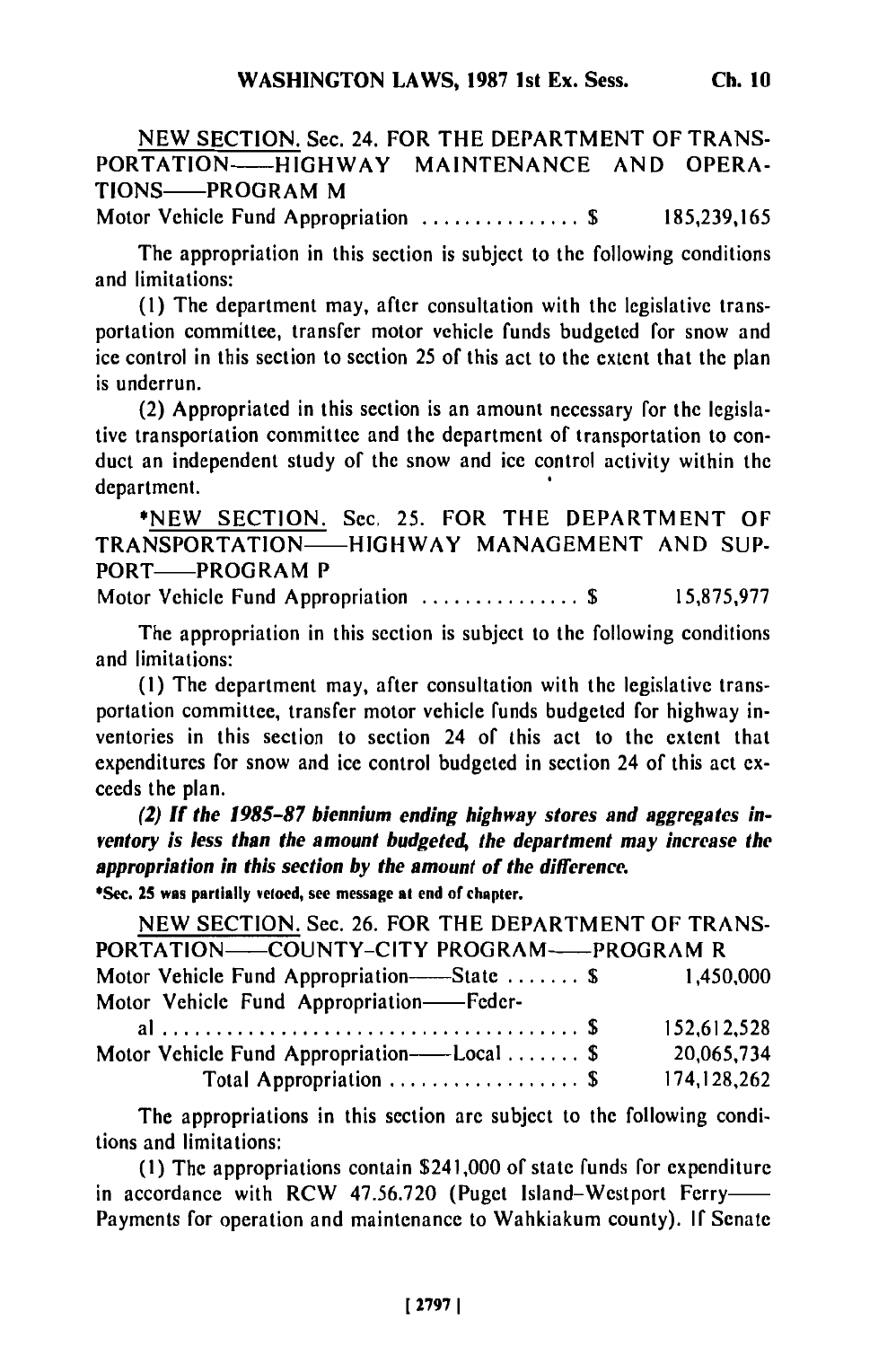Bill No. 5159 is enacted, the department may request a supplemental appropriation.

(2) The appropriations contain \$900,000 of state funds for the guarantee, pursuant to RCW 47.56.712, of the payment of principal of and interest on the Spokane River toll bridge revenue refunding bonds as the bonds become due, but only to the extent that net revenues from the operation of the bridge are insufficient therefor.

(3) The appropriations contain \$309,000 of state funds from the proceeds of bonds for Columbia Basin county roads authorized in chapter 121, Laws of 1951; chapter 311, Laws of 1955; and chapter 121, Laws of 1965 for reimbursable expenditures on cooperative projects authorized by state or federal laws.

(4) The appropriations contain \$91,612,528 of federal funds and \$15,227,923 of local funds for reimbursable expenditures for location, design, right-of-way, construction, and maintenance on the north metro operating base interchange, city streets, county roads, and other nonstate highways.

(5) The appropriations contain \$61,000,000 of federal funds and \$1,000,000 of local funds for location, design, right-of-way, and construction on state highways which is fully reimbursable: PROVIDED, That if the 1987 legislature fails to enact a fuel tax increase, no new contracts may be awarded for department of transportation project No. 42113H prior to approval by the legislative transportation committee.

(6) The appropriations contain \$400,000 of local funds to guarantee bond payments on the Astoria-Megler bridge pursuant to RCW 47.56.646.

(7) The appropriations contain \$3,437,811 of local funds for miscellaneous sales and services.

NEW SECTION. Sec. 27. FOR THE DEPARTMENT OF TRANS-PORTATION-EXECUTIVE MANAGEMENT AND MANAGE-MENT SERVICES-PROGRAM S

| General Fund-Aeronautics Account Appro- |            |
|-----------------------------------------|------------|
|                                         | 9,371      |
| General Fund Appropriation  \$          | 15,194     |
| Motor Vehicle Fund-Puget Sound Capital  |            |
| Construction Account Appropriation  \$  | 217,442    |
| Motor Vehicle Fund——Puget Sound Ferry   |            |
| Operations Account Appropriation  \$    | 459,076    |
| Motor Vehicle Fund Appropriation  \$    | 33,518,175 |
| Ferry System Fund Appropriation  \$     | 1,071,178  |
| Total Appropriation  \$                 | 35,290,436 |
|                                         |            |

NEW SECTION. Sec. 28. FOR THE DEPARTMENT OF TRANS-PORTATION-PLANNING, RESEARCH, AND PUBLIC TRANS-PORTATION-PROGRAM T

(1) For public transportation and rail programs: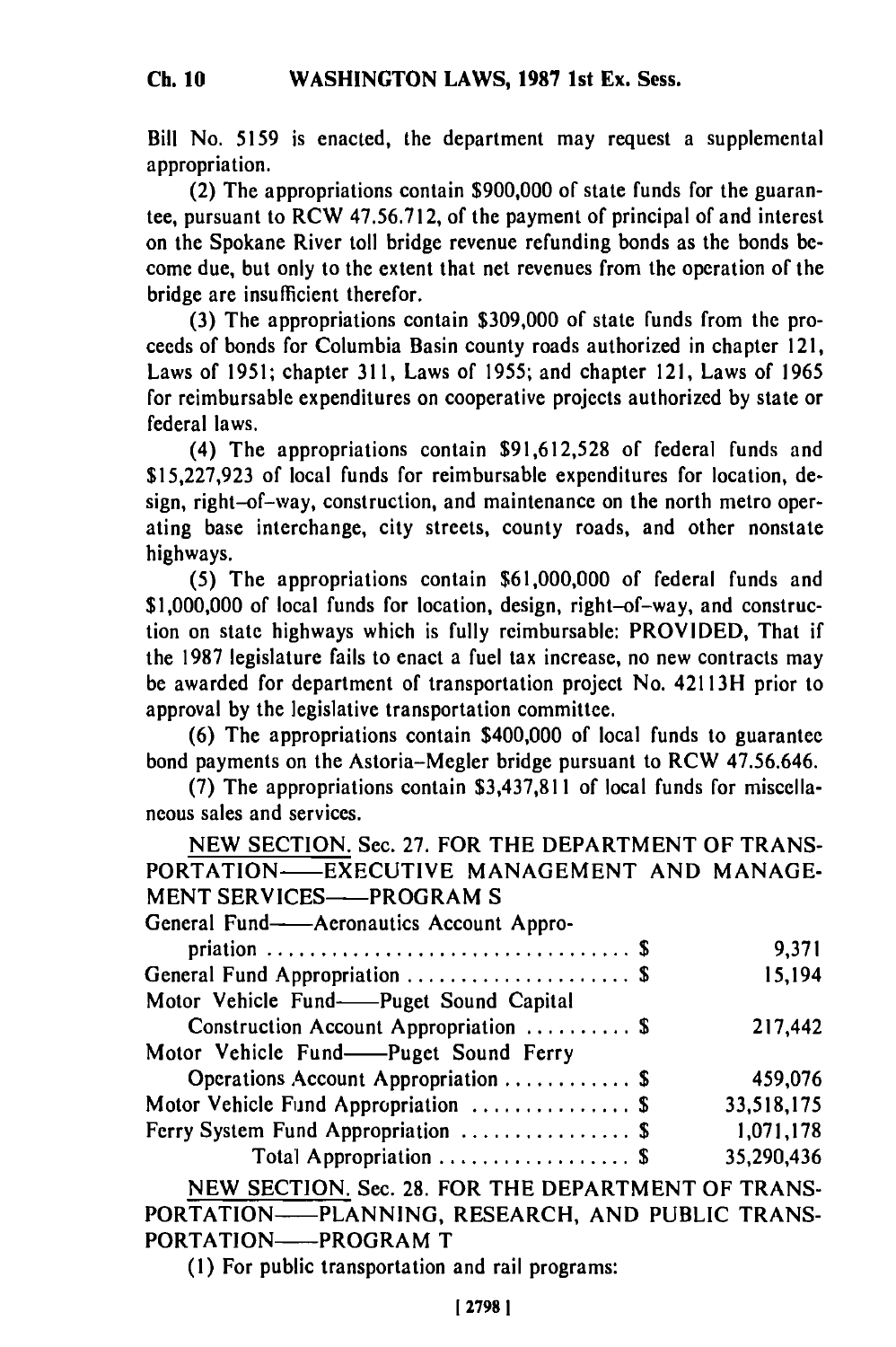| General Fund Appropriation——State\$         | 576,698    |
|---------------------------------------------|------------|
| General Fund Appropriation-Federal \$       | 3,767,602  |
| General Fund Appropriation——Local  \$       | 188,000    |
| (2) For planning and research:              |            |
| Motor Vehicle Fund Appropriation——State  \$ | 6,280,453  |
| Motor Vehicle Fund Appropriation-Feder-     |            |
|                                             | 10,802,000 |
| Total Public Transportation and             |            |
| Planning Appropriation  \$                  | 21,614,753 |

The appropriations in this section are subject to the following conditions and limitations: The department of transportation may transfer up to \$5,000,000 from the motor vehicle fund-federal appropriation to the motor vehicle fund-state appropriation if federal funds are not available to fully fund the motor vehicle fund--federal appropriation in this section. **If** additional federal funds become available to more than fully fund the motor vehicle fund-----federal appropriation in this section, the department may transfer up to \$3,600,000 from the motor vehicle fund-state appropriation to the motor vehicle fund— federal appropriation.

| NEW SECTION. Sec. 29. FOR THE DEPARTMENT OF TRANS- |            |
|----------------------------------------------------|------------|
| PORTATION-MARINE-PROGRAM W                         |            |
| Motor Vehicle Fund——Puget Sound Capital            |            |
| Construction Account Reappropria-                  |            |
|                                                    | 3,500,000  |
| Motor Vehicle Fund——Puget Sound Capital            |            |
| Construction Account Appropriation-                |            |
|                                                    | 61,750,831 |
| Motor Vehicle Fund--Puget Sound Capital            |            |
| Construction Account Appropriation-                |            |
|                                                    | 8,500,000  |
| Total Appropriation  \$                            | 73,750,831 |
|                                                    |            |

The appropriations in this section are provided for improving the Washington state ferry system, including, but not limited to, vessel acquisition, vessel construction, major and minor vessel improvements, and terminal construction and improvements. The appropriations in this section are subject to the following conditions and limitations:

**(1)** The appropriation of state funds from the Puget Sound capital construction account contains **\$5,000,000** of the proceeds from the sale of bonds authorized **by** RCW **47.60.560:** PROVIDED, That the transportation commission in consultation with the legislative transportation committee may authorize the use of current revenues available to the Puget Sound capital construction account in lieu of bond proceeds for any part of the state appropriation.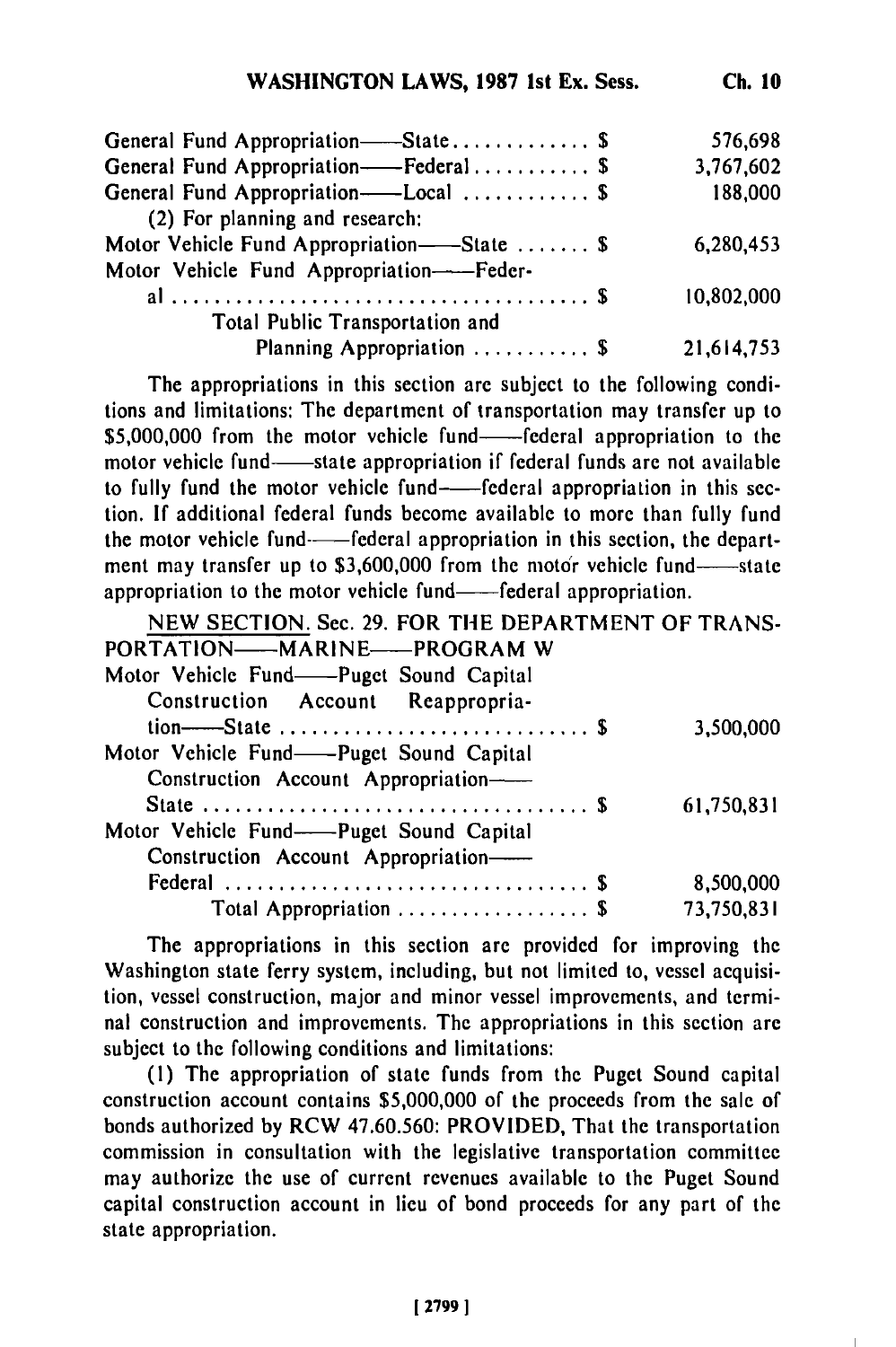(2) It is the intent of the legislature that the Puget Sound capital construction account appropriation is provided to carry out only the projects presented to the house of representatives and senate transportation committees in the department's 1987-1989 biennial budget request dated February 1987. The department shall revise this list of projects to reconcile the 1985- 87 actual expenditures within sixty days of the beginning of the biennium.

(3) Prior to the expenditure of any funds budgeted for additional passenger-only vessels and related terminal modifications, the department of transportation shall obtain approval from the legislative transportation committee: PROVIDED, That the marine division shall make application for reimbursement from the federal urban mass transit administration.

(4) Expenditures for propulsion control systems shall be limited to two vessels.

(5) The department of transportation shall provide the legislative transportation committee with a monthly report concerning the status of this program.

NEW SECTION. Sec. 30. FOR THE DEPARTMENT OF TRANS-PORTATION-MARINE-PROGRAM X

Motor Vehicle Fund--Puget Sound Ferry

| Operations Account Appropriation  \$        | 45,896,956  |
|---------------------------------------------|-------------|
| Ferry System Fund Appropriation $\ldots$ \$ | 107,092,897 |
| Total Appropriation  \$                     | 152,989,853 |

The appropriations in this section are provided for management and support of the marine transportation division of the department of transportation and for the operation and maintenance of the state ferry system.

The appropriations in this section are subject to the following conditions and limitations:

(1) The appropriations are based on the budgeted expenditure of \$15,525,251 for vessel operating fuel in the 1987-89 biennium. **If** the actual cost of fuel is less than this budgeted amount, the excess amount shall not be expended. If the actual cost exceeds this amount, it is the intent of the legislature that the department will request a supplemental appropriation.

(2) Prior to the expenditure of any funds budgeted for additional passenger-only service, the department of transportation shall obtain approval from the legislative transportation committee. If the additional passengeronly service is not approved, the funds appropriated in this section for that purpose shall not be expended for any other purpose.

(3) For the period from July 1, 1987, up to the actual implementation date of the 1987-89 biennial salary increase for employees under the jurisdiction of the state personnel board, none of the appropriations in this section may be expended to effect an increase in the hourly wage rates of ferry employees, as ferry employee is defined in RCW 47.64.011(5).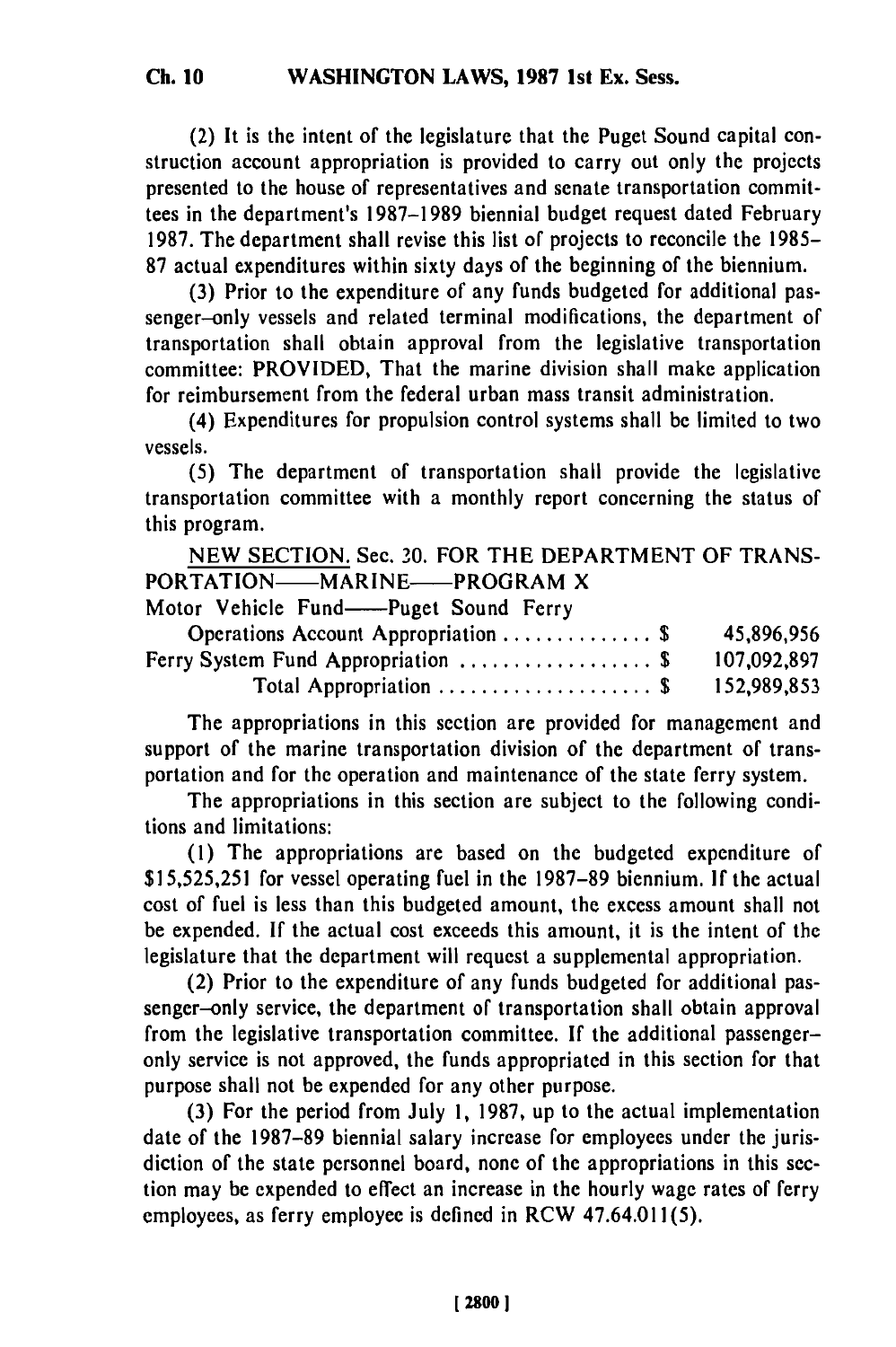(4) The appropriation contained in this section provides for a compensation increase. The expenditures for compensation paid to ferry employees during the 1987-89 biennium shall not exceed \$105,210,000 and, for the purposes of this section, shall be limited to salaries and wages and employee benefits as defined in the office of financial management's policies, regulations, and procedures named under objects of expenditure **"A"** and "L" (7.2.6.2). **Of** the \$105,210,000 provided for compensation, a maximum of \$678,000 may be used to increase salary costs, effective January **1,** 1988, for the 1987-88 fiscal year so that the June **30,** 1988, hourly salary rate increase shall not exceed any average hourly salary rate increase granted during the 1987-88 fiscal year; and a maximum of \$2,145,000 may be used to increase salary costs, effective January **1,** 1989, for the 1988-89 fiscal year so that the June 30, 1989, hourly salary rate increase shall not exceed any average hourly salary rate increase granted during the 1988-89 fiscal year.

(5) To the extent that ferry employees by bargaining unit have absorbed the required offset of wage increases by the amount that the employer's contribution for employees' and dependents' insurance and health care plans exceeds that of other state general government employees in the 1985-87 biennium, employees will not be required to absorb a further offset except to the extent the differential between employer contributions for those employees and all other state general government employees increases during the 1987-89 biennium. If the differential increases or the 1985-87 offset by bargaining unit is insufficient to meet the required deduction, the amount available for compensation shall be reduced by bargaining unit by the amount of such increase or the 1985-87 shortage in the required offset.

**(6)** The department of transportation shall provide the legislative transportation committee with a monthly report concerning the status of this program.

NEW SECTION. Sec. 31. FOR THE DEPARTMENT OF TRANSPORTATION

General Fund Appropriation——Federal .............. \$ 600,000

The appropriation in this section is provided for supportive services to on-the-job training programs for minority construction workers and for minority contractors' training programs: PROVIDED, That this appropriation shall be fully reimbursable from federal funds.

NEW SECTION. Sec. 32. FOR TIHE DEPARTMENT OF TRANSPORTATION

Motor Vehicle Fund-----RV Account Appro-

priation Transfer:

For transfer to the Motor Vehicle Fund ............ **\$** 386,770

The appropriation transfer in this section is provided for the construction and maintenance of recreation vehicle sanitary disposal systems at rest

 $\overline{\phantom{a}}$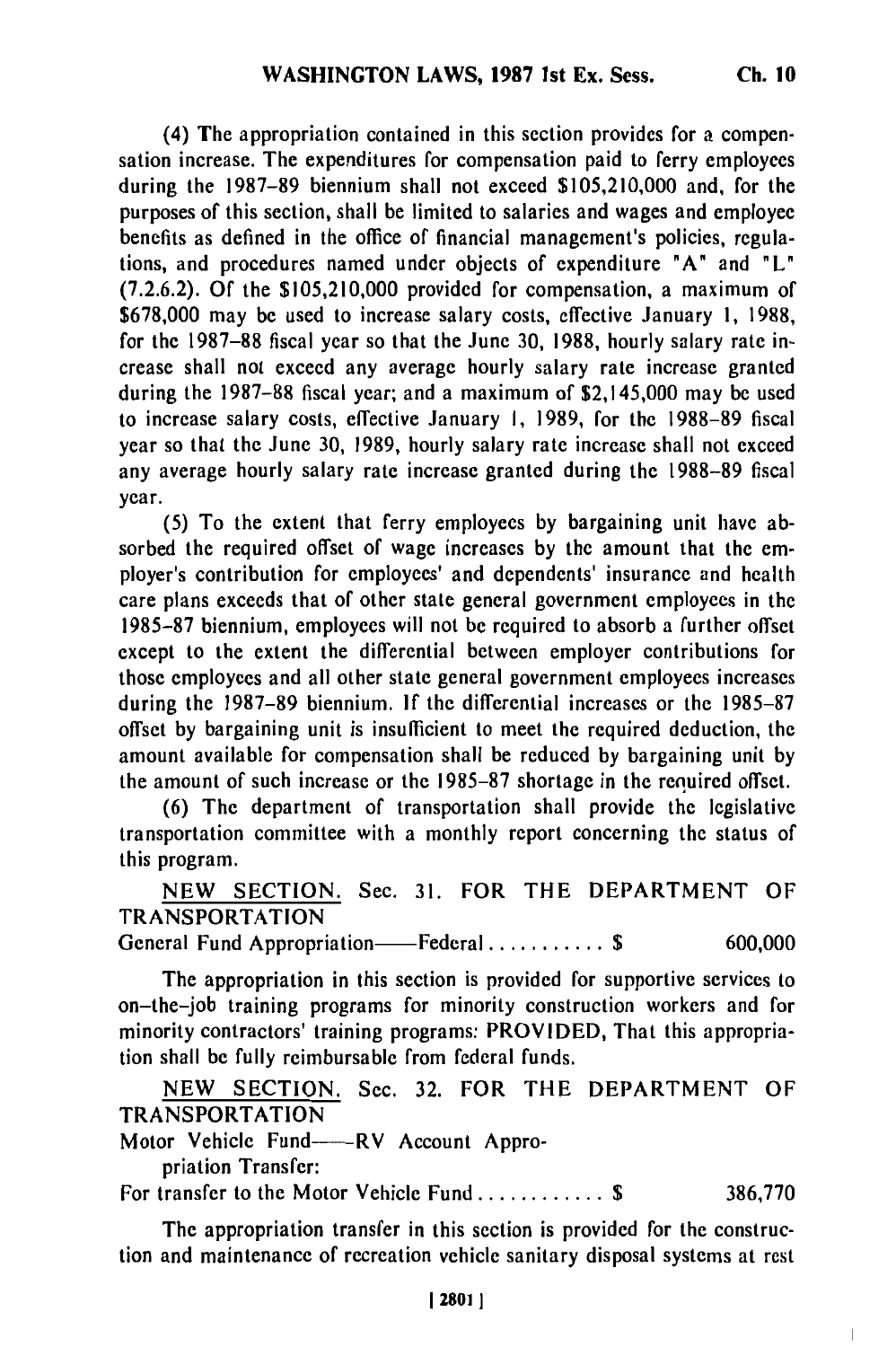areas on the state highway system. This appropriation is part of the motor vehicle fund construction and maintenance appropriations.

NEW SECTION. Sec. 33. The department of transportation shall study and develop criteria regarding noise abatement. The department shall submit the results of its study and any recommended criteria and solutions to the legislative transportation committee on or before December I, 1987.

NEW SECTION. Sec. 34. FOR THE DEPARTMENT OF TRANS-PORTATION——FOR PAYMENT OF BELATED CLAIMS

Motor Vehicle Fund Appropriation .....................\$ 10,000,000

NEW SECTION. Sec. 35. FOR THE LEGISLATIVE TRANSPOR-TATION COMMITTEE——FOR PAYMENT OF BELATED CLAIMS Motor Vehicle Fund Appropriation .......................\$ 100,000

NEW SECTION. Sec. 36. The department shall not plant Scotch Broom (Cytisus Scotarius) along highway rights of way. The department shall participate in its proportional share in any area-wide Scotch Broom eradication program sponsored by a public governmental agency.

Sec. 37. Section 46.68.110, chapter 12, Laws of 1961 as last amended by section 32, chapter 460, Laws of 1985 and RCW 46.68.110 are each amended to read as follows:

Funds credited to the incorporated cities and towns of the state as set forth in subdivision (i) of RCW 46.68.100 shall be subject to deduction and distribution as follows:

**(1)** One and one-half percent of such sums shall be deducted monthly as such sums are credited and set aside for the use of the department of transportation for the supervision of work and expenditures of such incorporated cities and towns on the city and town streets thereof, including the supervision and administration of federal-aid programs for which the department of transportation has responsibility: PROVIDED, That any moneys so retained and not expended shall be credited in the succeeding biennium to the incorporated cities and towns in proportion to deductions herein made;

(2) From July **1,** 1985, through June 30, 1987, twenty-four one-hundredths of one percent of such funds shall be deducted monthly, as such funds accrue, and set aside for the use of the department of transportation for the purpose of funding the cities' share of the costs of highway jurisdiction studies and ((related)) other studies. Any funds so retained and not expended shall be credited in the succeeding biennium to the cities in proportion to the deductions made;

(3) From July **1,** 1987, through June 30, 1989, thirty-three one-hundredths of one percent of such funds shall be deducted monthly, as such funds accrue, and set aside for the use of the department of transportation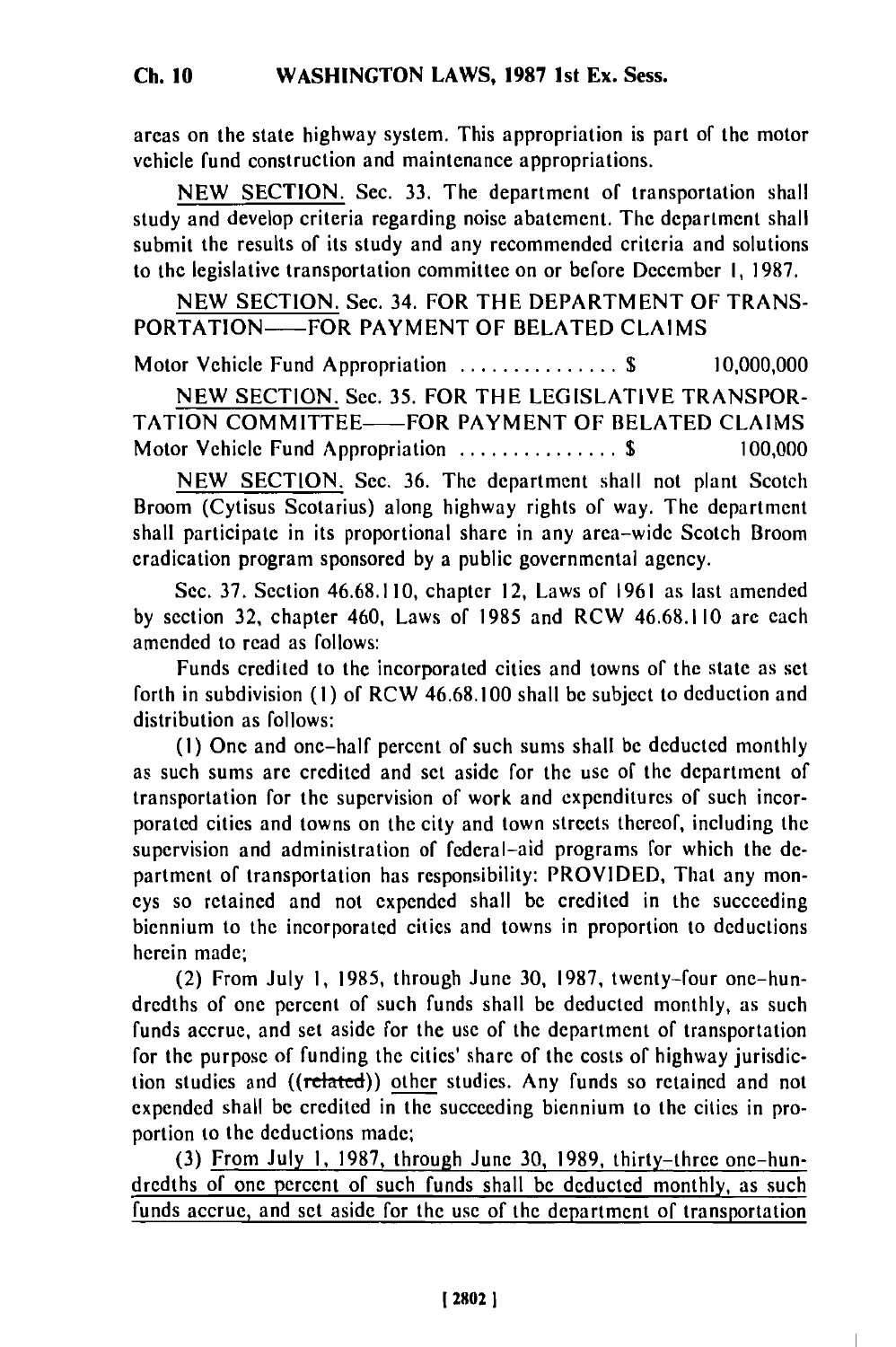for the purpose of funding the cities' share of the costs of highway jurisdiction studies and other studies. Any funds so retained and not expended shall be credited in the succeeding biennium to the cities in proportion to the deductions made;

(4) The balance remaining to the credit of incorporated cities and towns after such deduction shall be apportioned monthly as such funds accrue among the several cities and towns within the state ratably on the basis of the population last determined by the office of financial management.

Sec. 38. Section 46.68.120, chapter 12, Laws of 1961 as last amended by section 33, chapter 460, Laws of 1985 and RCW 46.68.120 are each amended to read as follows:

Funds to be paid to the counties of the state shall be subject to deduction and distribution as follows:

**(1)** One and one-half percent of such funds shall be deducted monthly as such funds accrue and set aside for the use of the department of transportation and the county road administration board for the supervision of work and expenditures of such counties on the county roads thereof, including the supervision and administration of federal-aid programs for which the department of transportation has responsibility: PROVIDED, That any funds so retained and not expended shall be credited in the succeeding biennium to the counties in proportion to deductions herein made;

(2) All sums required to be repaid to counties composed entirely of islands shall be deducted;

(3) From July **1,** 1985, through June 30, 1987, twenty-four one-hundredths of one percent of such funds shall be deducted monthly, as such funds accrue, and set aside for the use of the department of transportation for the purpose of funding the counties' share of the costs of highway jurisdiction studies and ((related)) other studies. Any funds so retained and not expended shall be credited in the succeeding biennium to the counties in proportion to the deductions made;

(4) From July 1, 1987, through June 30, 1989, thirty-three one-hundredths of one percent of such funds shall be deducted monthly, as such funds accrue, and set aside for the use of the department of transportation for the purpose of funding the counties' share of the costs of highway jurisdiction studies and other studies. Any funds so retained and not expended shall be credited in the succeeding biennium to the counties in proportion to the deductions made;

**(5)** The balance of such funds remaining to the credit of counties after such deductions shall be paid to the several counties monthly, as such funds accrue, in accordance with RCW 46.68.122 and 46.68.124.

NEW SECTION. Sec. 39. The motor vehicle fund revenues are received at a relatively even flow throughout the year. Expenditures exceed the revenue during the accelerated summer and fall highway construction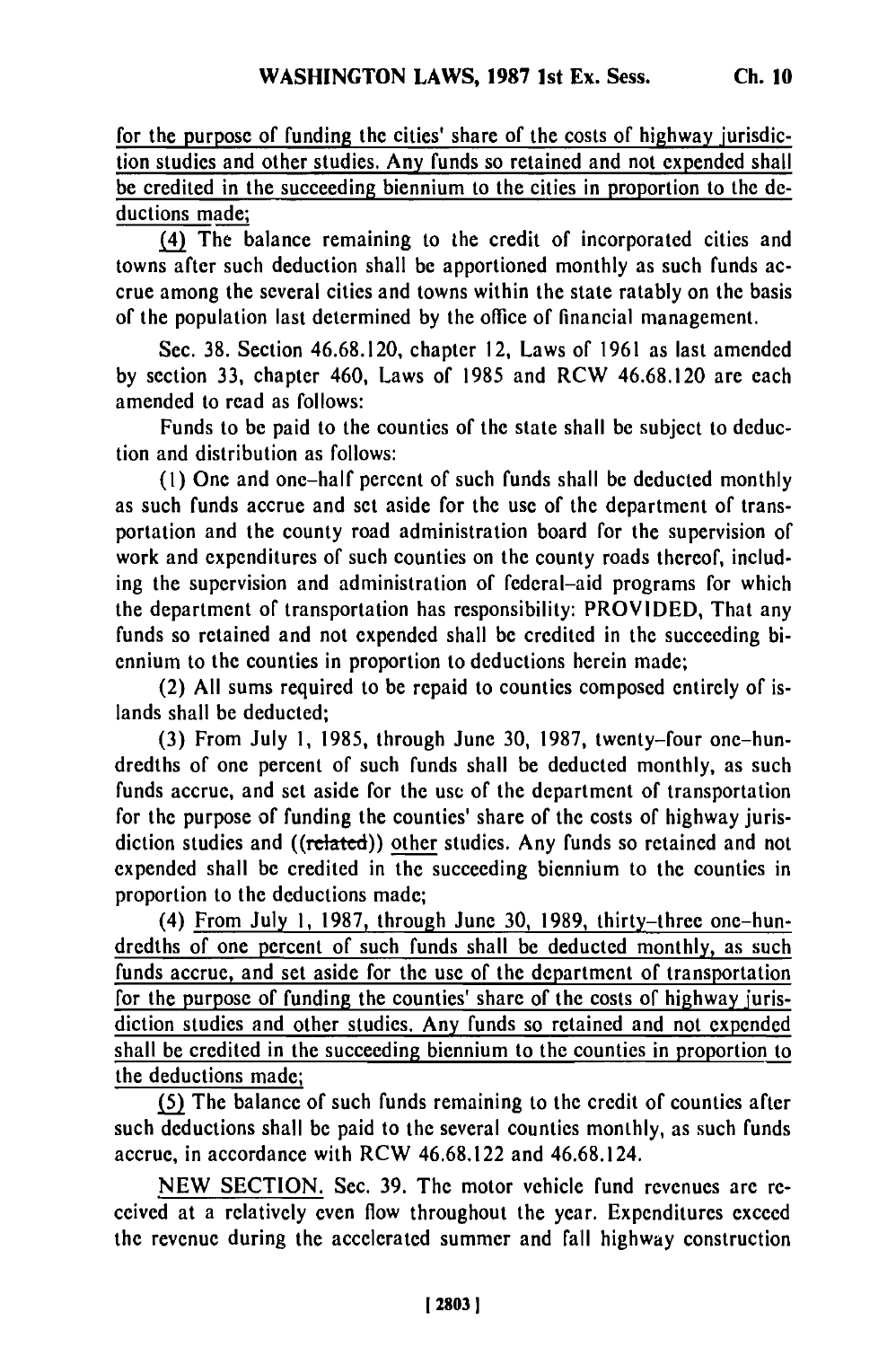season, creating a negative cash balance during the heavy construction season. The legislature recognizes that the department of transportation may require interfund loans or other short-term financing to meet temporary seasonal cash requirements.

NEW SECTION. Sec. 40. The legislature recognizes the economic importance to the state of attracting new industrial development, and that the availability of transportation services is a significant factor in attracting such industries. The transportation commission and the department of transportation may consider these unique circumstances in determining priorities for capital expenditures.

*\*NEW SECTION. Sec. 41. It is the intent of the legislature that the* **amounts** *assumed in this act as presented to the house of representatives and senate transportation committees for all revolving funds for services provided* to the department of transportation, Washington state patrol, and depart*ment of licensing by other agencies, including the department of personnel service fund for personnel services, the legal services revolving fund for tort claim administration costs and other legal costs, the audit services revolving fund for audits, and the archives and records management account for archiving, storage and reords management services, shall not he exceeded without prior approval oi the legislative transportation committee.*

**\*Sec. 41 was vetoed, see message at end of chapter.**

NEW SECTION. Sec. 42. In addition to such other appropriations as are made by this act, there is hereby appropriated to the department of transportation from legally available bond proceeds in the respective construction or building accounts such amounts as are necessary to pay the expenses incurred by the state finance committee in the issuance and sale of the subject bonds.

NEW SECTION. Sec. 43. The legislature recognizes that actual receipts of motor fuel excise taxes payable in any given month have been delayed up to five days into the following month. House Bill No. 347 has been introduced to alleviate late collections and to facilitate receipts of motor fuel excise taxes in the periods when they are due. If House Bill No. 347 is not enacted, the legislature directs the department of licensing and the state treasurer to credit all motor fuel excise taxes collected during the first five working days in July 1987 to the 1985-87 fiscal biennium.

NEW SECTION. Sec. 44. As used in this act, "St Patrol Hiwy Acct" means the State Patrol Highway Account.

NEW SECTION. Sec. 45. FOR THE WASHINGTON STATE PATROL

Port of entry station: Bellingham (83-R-006)

Reappropriation Appropriation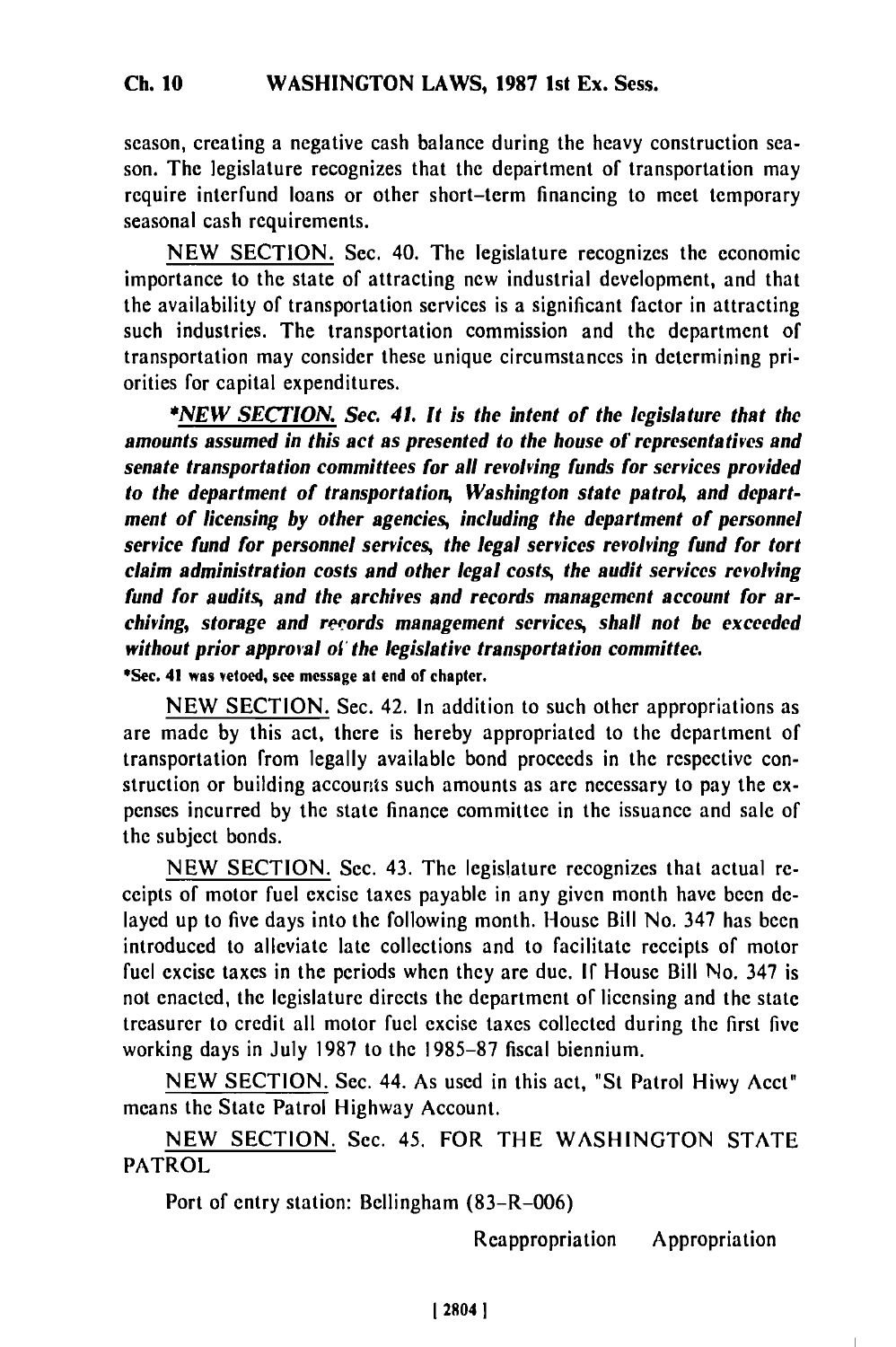$\bullet$ 

J,

**Ch. 10**

 $\begin{array}{c} \hline \end{array}$ 

| St Patrol Hiwy Acct                    | 150,000                                                      |                                                |
|----------------------------------------|--------------------------------------------------------------|------------------------------------------------|
| Project<br>Costs<br>Through<br>6/30/87 | Estimated<br>Costs<br>$7/1/89$ and<br>Thereafter             | Estimated<br>Total<br>Costs                    |
| 312,000                                |                                                              | 462,000                                        |
| <b>PATROL</b>                          |                                                              | NEW SECTION. Sec. 46. FOR THE WASHINGTON STATE |
|                                        | State-wide: Minor works request (86-1-002)                   |                                                |
|                                        | Reappropriation                                              | Appropriation                                  |
| St Patrol Hiway Acct                   |                                                              | 868,000                                        |
| Project<br>Costs<br>Through<br>6/30/87 | Estimated<br>Costs<br>$7/1/89$ and<br>Thereafter             | Estimated<br>Total<br>Costs                    |
| 525,000                                |                                                              | 1,393,000                                      |
| <b>PATROL</b>                          |                                                              | NEW SECTION. Sec. 47. FOR THE WASHINGTON STATE |
|                                        | State-wide: Contingency request (86-1-003)                   |                                                |
|                                        | Reappropriation                                              | Appropriation                                  |
| St Patrol Hiway Acct                   |                                                              | 411,000                                        |
| Project<br>Costs<br>Through<br>6/30/87 | Estimated<br>Costs<br>$7/1/89$ and<br>Thereafter             | Estimated<br>Total<br>Costs                    |
| 166,000                                |                                                              | 577,000                                        |
| <b>PATROL</b>                          |                                                              | NEW SECTION. Sec. 48. FOR THE WASHINGTON STATE |
|                                        | Construct district headquarters facility: Spokane (88-2-009) |                                                |
|                                        |                                                              | Reappropriation Appropriation                  |
| St Patrol Hiway Acct                   |                                                              | 2,391,000                                      |
| Project<br>Costs<br>Through<br>6/30/87 | Estimated<br>Costs<br>$7/1/89$ and<br>Thereafter             | Estimated<br>Total<br>Costs                    |
|                                        |                                                              | 2,391,000                                      |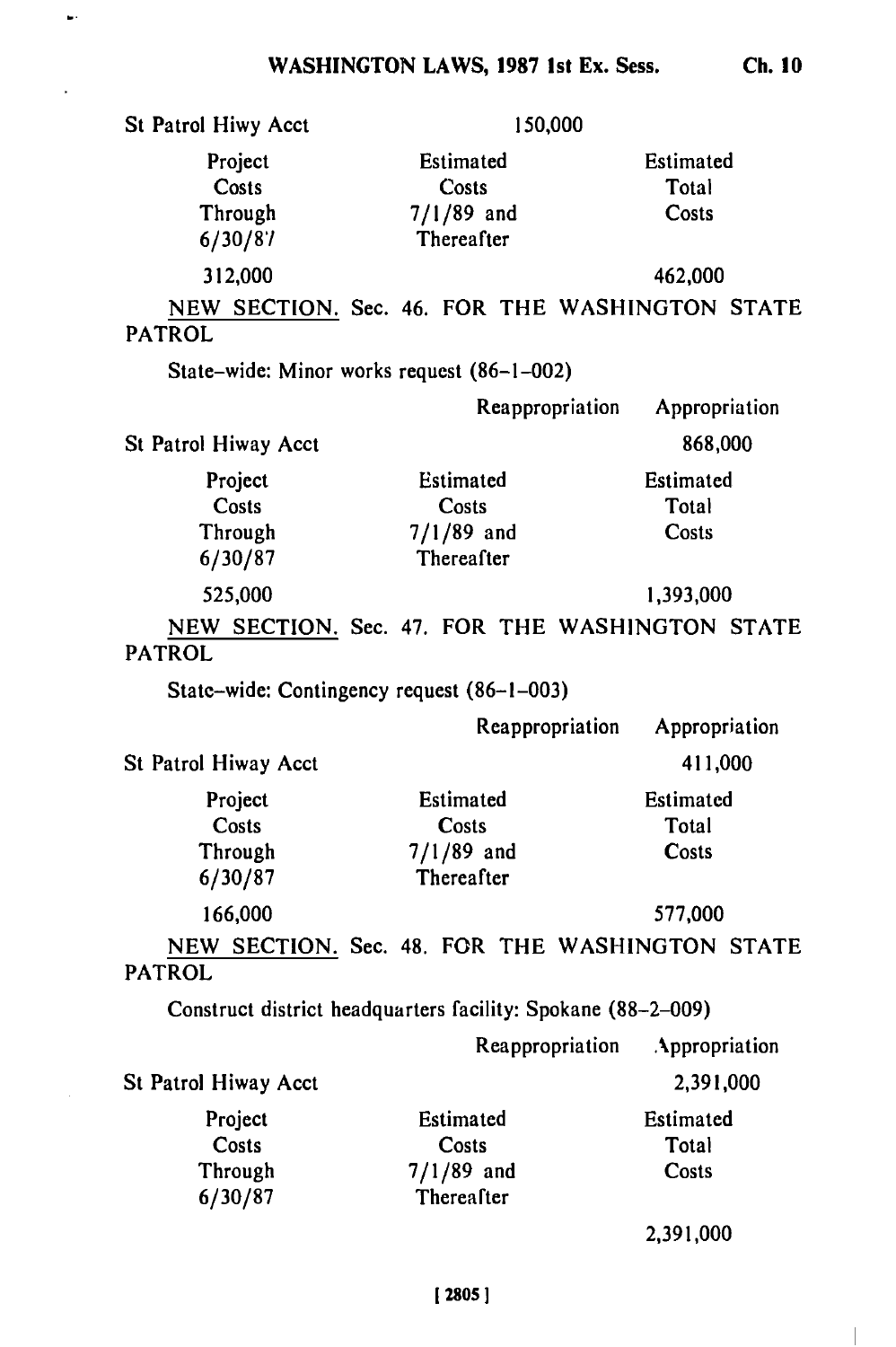## **Ch. 10** WASHINGTON LAWS, **1987** 1st Ex. Sess.

**NEW SECTION.** Sec. 49. FOR THE **WASHINGTON STATE** PATROL

Construct district headquarters facility: Wenatchee **(88-2-007)**

|                      | Reappropriation  | Appropriation |
|----------------------|------------------|---------------|
| St Patrol Hiway Acct |                  | 1,761,000     |
| Project              | <b>Estimated</b> | Estimated     |
| Costs                | Costs            | Total         |
| Through              | $7/1/89$ and     | Costs         |
| 6/30/87              | Thereafter       |               |

**1,761,000**

NEW SECTION. Sec. 50. FOR THE WASHINGTON STATE PATROL

Program through design development: Tacoma headquarters (88-2- **015)**

|                      | Reappropriation | Appropriation |
|----------------------|-----------------|---------------|
| St Patrol Hiway Acct |                 | 53,000        |
| Project              | Estimated       | Estimated     |
| Costs                | Costs           | Total         |
| Through              | $7/1/89$ and    | Costs         |
| 6/30/87              | Thereafter      |               |
|                      | 2,333,000       | 2,386,000     |

**NEW** SECTION. Sec. 51. FOR THE WASHINGTON STATE PATROL

Construct detachment office: Mount Vernon (88-1-018)

Reappropriation Appropriation St Patrol Hiway Acct 639,000 Project Estimated Estimated Estimated Costs Costs Total Costs Costs Total<br>
Through 7/1/89 and Costs 6/30/87 Thereafter

639,000

NEW SECTION. Sec. 52. FOR THE WASHINGTON STATE PATROL

Program through design development: Everett headquarters (88-2- 016)

Reappropriation Appropriation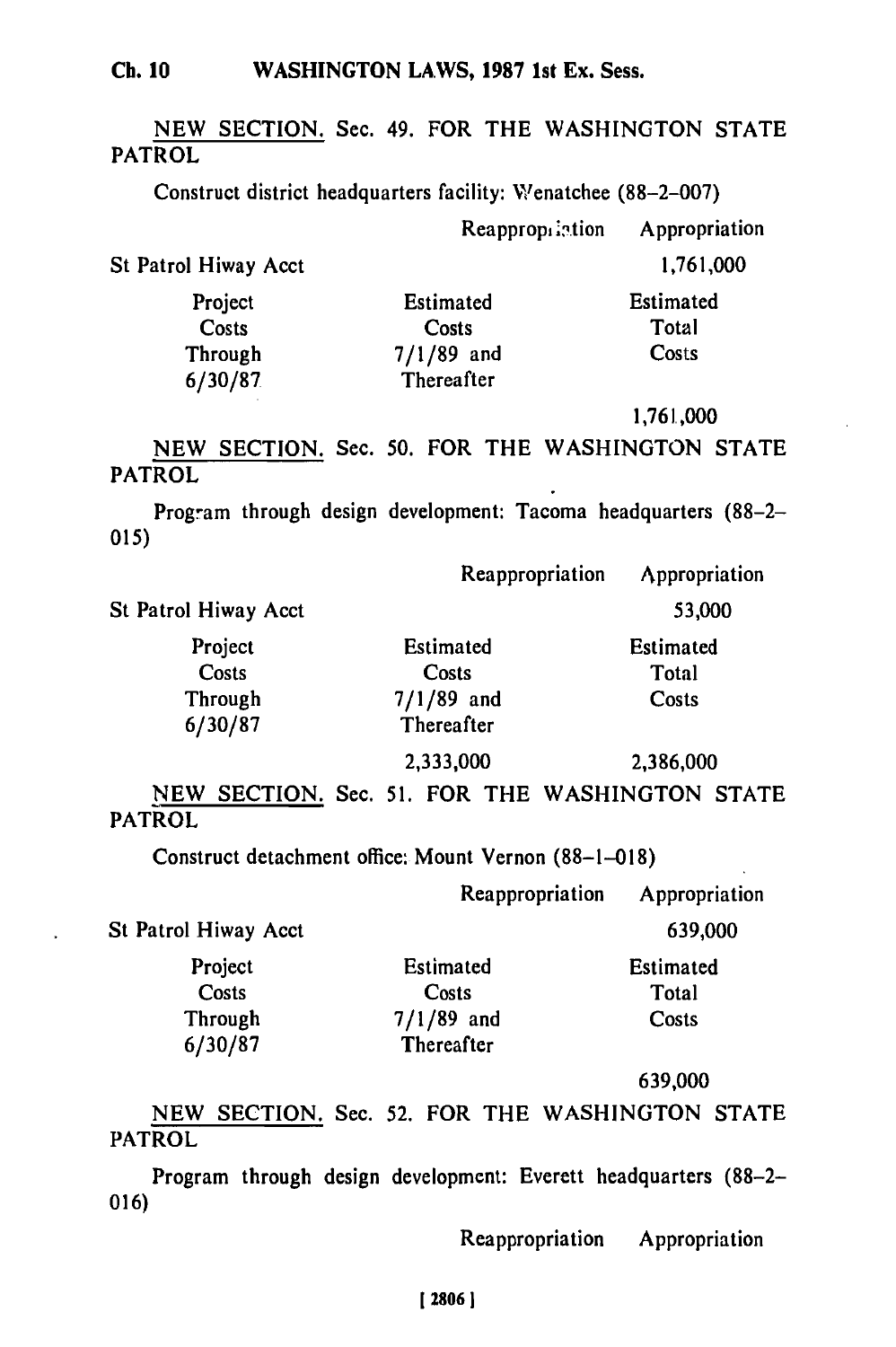| St Patrol Hiway Acct |              | 53,000    |
|----------------------|--------------|-----------|
| Project              | Estimated    | Estimated |
| Costs                | Costs        | Total     |
| Through              | $7/1/89$ and | Costs     |
| 6/30/87              | Thereafter   |           |
|                      | 2,333,000    | 2,386,000 |

NEW SECTION. Sec. **53.** FOR **THE** WASHINGTON **STATE** PATROL

Microwave repeater site: Quinault (89-2-017)

|                      | Reappropriation | Appropriation |
|----------------------|-----------------|---------------|
| St Patrol Hiway Acct |                 | 219,000       |
| Project              | Estimated       | Estimated     |
| Costs                | Costs           | Total         |
| Through              | $7/1/89$ and    | Costs         |
| 6/30/87              | Thereafter      |               |

**219,000**

**NEW** SECTION. Sec. 54. FOR THE WASHINGTON **STATE** PATROL

Program through design development: Olympia headquarters **(88-2- 008)**

|                      | Reappropriation | Appropriation |
|----------------------|-----------------|---------------|
| St Patrol Hiway Acct |                 | 133,000       |
| Project              | Estimated       | Estimated     |
| Costs                | Costs           | Total         |
| Through              | $7/1/89$ and    | Costs         |
| 6/30/87              | Thereafter      |               |
|                      | 7,407,000       | 7,540,000     |

**NEW SECTION.** Sec. **55.** FOR THE WASHINGTON **STATE** PATROL

Relocate communications tower: Bellevue (88-1-012)

|                      | Reappropriation | Appropriation |
|----------------------|-----------------|---------------|
| St Patrol Hiway Acct |                 | 374,000       |
| Project              | Estimated       | Estimated     |
| Costs                | Costs           | Total         |
| Through              | $7/1/89$ and    | Costs         |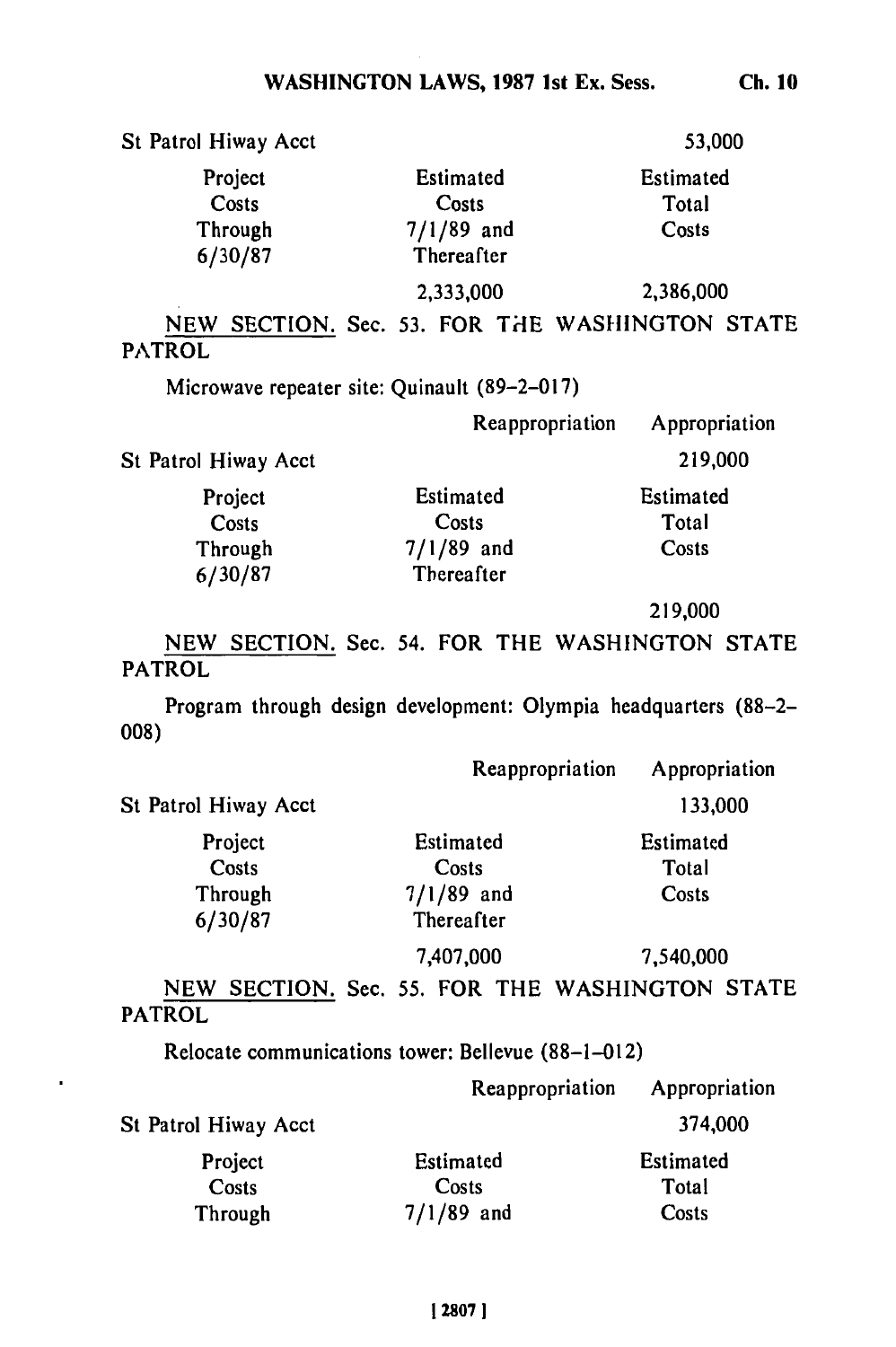#### **WASHINGTON** LAWS, **1987 1st** Ex. Sess. **Ch. 10**

**6/30/87** Thereafter

374,000

# **NEW** SECTION. Sec. 56. FOR THE WASHINGTON STATE PATROL

Headquarters facility: Olympia headquarters (88-2-001)

|                      | Reappropriation | Appropriation |
|----------------------|-----------------|---------------|
| St Patrol Hiway Acct |                 | 7,500,000     |
| Project              | Estimated       | Estimated     |
| Costs                | Costs           | Total         |
| Through              | $7/1/89$ and    | Costs         |
| 6/30/87              | Thereafter      |               |
|                      | 4,000,000       | 11,500,000    |

The department of general administration and the Washington state patrol shall study alternative on-campus locations for the headquarters facility, including, but not limited to, the highways-licenses building and the feasibility of constructing a lease-option-to-purchase facility. The findings shall be presented to the legislative transportation committee **by** December **1, 1987,** and no expenditures from the appropriation shall be made without prior approval of the legislative transportation committee and the state capitol committee.

NEW SECTION. Sec. **57.** FOR THE STATE TREASURER-TRANSFER

Motor Vehicle Fund ............................ **\$** 8,000,000

The appropriation in this section is for transfer to the Puget Sound ferry operations account on August **1, 1987:** PROVIDED, That the amount appropriated for transfer shall not exceed the amount of the unexpended balance in the Puget Sound ferry operations account on June **30,** 1987, which is subject to transfer from the account pursuant to RCW 47.60.540(2). The amount transferred shall be reported to the legislative transportation committee.

NEW SECTION. Sec. **58.** FOR THE DEPARTMENT OF TRANS-PORTATION-TRANSFER

Motor Vehicle Fund——Highway Construction

Stabilization Account Transfer: For transfer to the Motor Vehicle Fund ............... **\$** 30,000,000

 $\overline{\phantom{a}}$ 

The appropriation transfer in this section is provided for expenditures pursuant to RCW 46.68.200.

NEW SECTION. Sec. 59. To the extent that the employer contributions for retirement, industrial insurance, and medical aid granted to state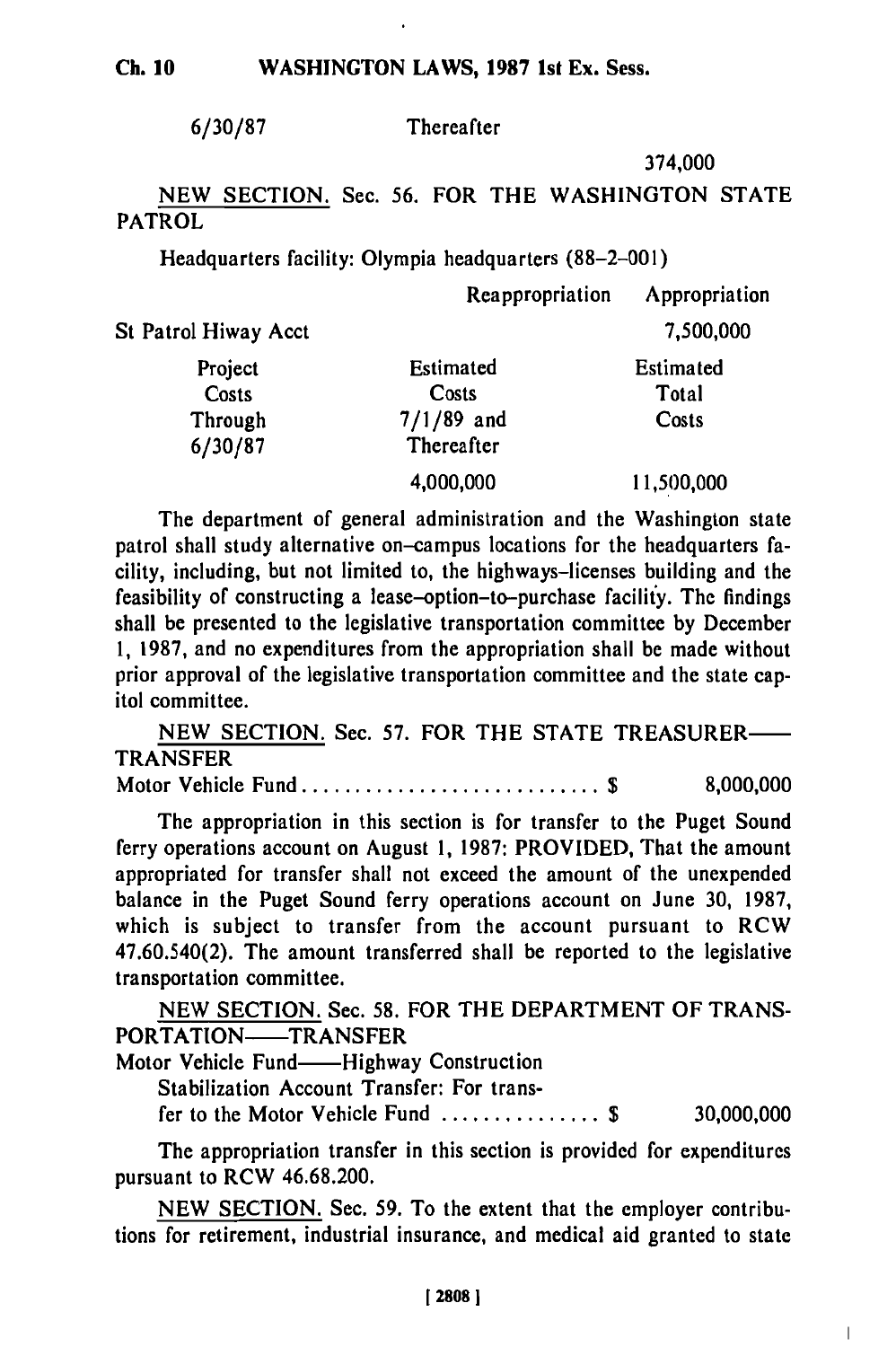general government employees through enactment of the omnibus state appropriations act are less than amounts assumed in the operating programs in this appropriations act, such portion of the appropriations shall be withheld and assigned to a reserve status pursuant to RCW **43.88.110(2).** Specific amounts shall be assigned to a reserve status with the concurrence of the office of financial management and the legislative transportation committee.

**NEW** SECTION. Sec. **60. If** any provision of this act or its application to any person or circumstance is held invalid, the remainder of the act or the application of the provision to other persons or circumstances is not affected.

**NEW SECTION.** Sec. **61.** This act is necessary for the immediate preservation of the public peace, health, and safety, the support of the state government and its existing public institutions, and shall take effect immediately.

Passed the Senate May **17, 1987.**

Passed the House May **17, 1987.**

Approved **by** the Governor June 12, **1987,** with the exception of certain items which were vetoed.

Filed in Office of Secretary of State June 12, **1987.**

Note: Governor's explanation of partial veto is as follows:

**'I** am returning herewith, without my approval as to sections 9(4), 10(4), **25(2)** and 41, Engrossed Substitute Senate Bill No. **6076,** entitled:

**'AN ACT** Relating to transportation appropriations."

Section 9(4), Page **3,** Curbstone Program

This section, while not prescriptive, allows for expansion of the 'Curbstone' program. The numbers and language are contradictory in that the amount identified for expansion erroneously includes the base, while expenditures **are** limited to funding source revenues, which would not be sufficient to support the specified expansion.

Section 10(4), Page 4, Public Safety and Education Account Transfer

This section transfers funds out of the Public Safety and Education Account into this section transiers funds out of the Public Safety and Education Account into an open process in determining the levels of appropriations to various agencies from<br>the Public Safety and Education Account. This transfer control agencies from the Public Safety and Education Account. This transfer circumvents that process by dedicating a portion of the revenues accrued to the Public Safety and Education Acdedicating a portion of the revenues accrued to the Public Safety and Education Acfount to the Highway Salety Fund. Also, the amount developed in the March, 1987,<br>concert is less than the amount appropriated, which appears to be unintended and forecast is less than the amount appropriated, which appears to be unintended and could result in the account being over-extended.

Section **25(2),** Page **II,** Increased Appropriation for Highway Stores

This section allows the Department of Transportation's appropriation to be increased **by** an unspecified amount. This is in violation of Article **8,** section 4 of the creased by an unspecified amount. This is in violation of Article 8, section 4 of the Constitution because it fails to distinctly specify the amount of the appropriation.

Section 41, Page 20, Service Fund Charges

This section puts caps on revolving fund payments **by** the Washington State Patrol, the Department of Licensing and the Department of Transportation. The section